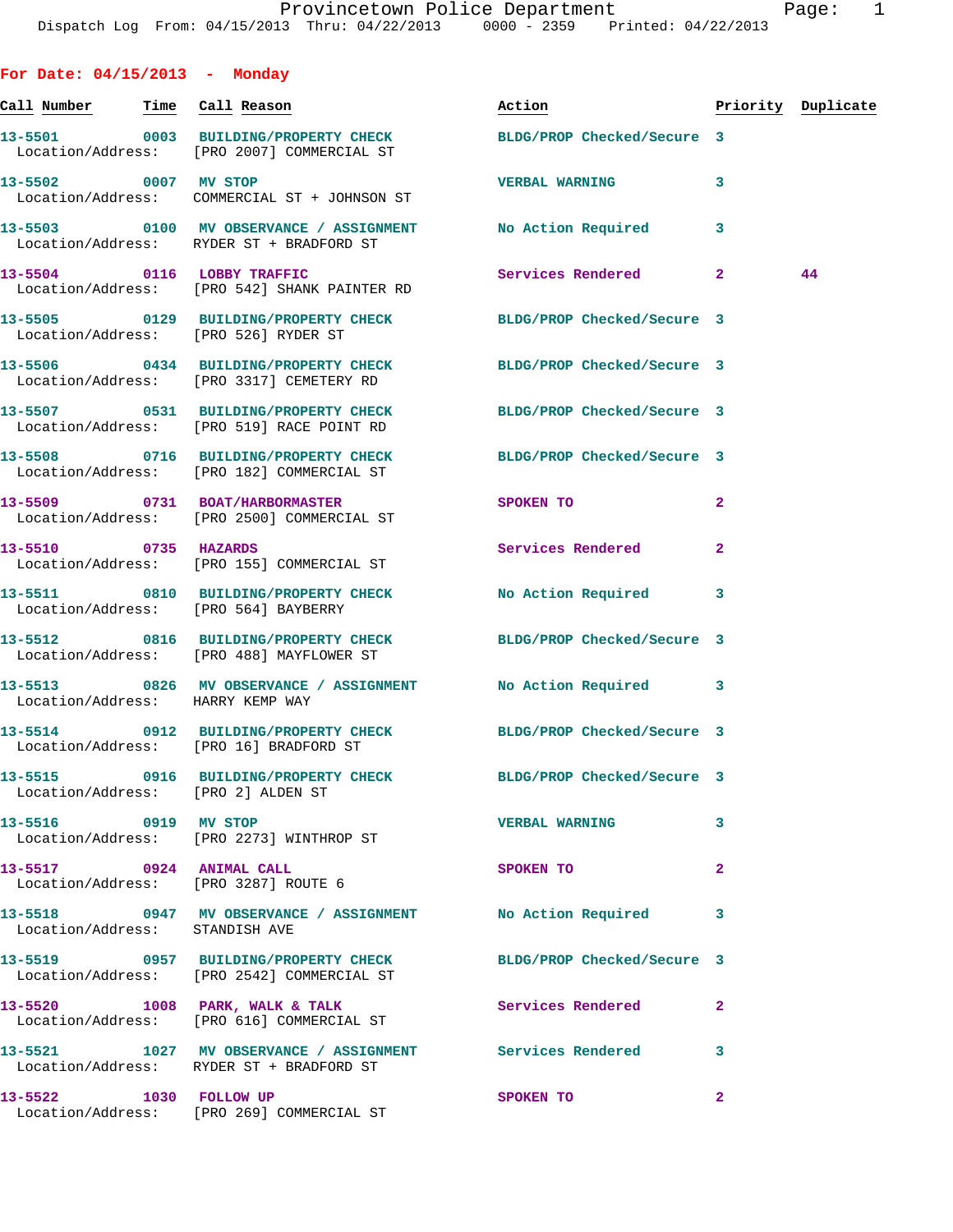|                                                       | Provincetown Police Department The Page: 2<br>Dispatch Log From: 04/15/2013 Thru: 04/22/2013 0000 - 2359 Printed: 04/22/2013 |                           |                |
|-------------------------------------------------------|------------------------------------------------------------------------------------------------------------------------------|---------------------------|----------------|
|                                                       | 13-5523 1034 MV STOP<br>Location/Address: [PRO 3004] BRADFORD ST                                                             | No Action Required 3      |                |
| 13-5524 1041 MV STOP                                  | Location/Address: [PRO 32] BRADFORD ST                                                                                       | Citation/Warning Issued 3 |                |
|                                                       | 13-5525 1109 ANIMAL CALL<br>Location/Address: [PRO 3456] RYDER ST EXT                                                        | SPOKEN TO                 | $\mathbf{2}$   |
|                                                       | 13-5526 1144 911 GENERAL Transported to Hospital 1<br>Location/Address: [PRO 440] HARRY KEMP WAY                             |                           |                |
|                                                       | 13-5527 1209 PARK, WALK & TALK 1999 PARK, WALK 2014 External Services Rendered 13-5527 1209 PARK, WALK & TALK                |                           | $\mathbf{2}$   |
|                                                       | 13-5528 1216 MV OBSERVANCE / ASSIGNMENT Services Rendered<br>Location/Address: PROVINCE RD + SHANK PAINTER RD                |                           | 3              |
|                                                       | 13-5529 1220 MV STOP<br>Location/Address: ROUTE 6 + HOWLAND ST                                                               | <b>VERBAL WARNING</b>     | 3              |
|                                                       | 13-5530 1224 911 GENERAL<br>Location/Address: [PRO 1387] JEROME SMITH RD                                                     | Transported to Hospital 1 |                |
|                                                       | 13-5531 1236 MV COMPLAINT<br>Location/Address: [PRO 2490] PROVINCELANDS RD                                                   | Unfounded                 | $\overline{2}$ |
|                                                       | 13-5532 1244 BUILDING/PROPERTY CHECK BLD/PROP CHECKED UNSECUR 3<br>Location/Address: [PRO 2206] COMMERCIAL ST                |                           |                |
|                                                       | 13-5533 1245 BUILDING/PROPERTY CHECK BLD/PROP CHECKED UNSECUR 3<br>Location/Address: [PRO 2206] COMMERCIAL ST                |                           |                |
|                                                       | 13-5534 1247 BUILDING/PROPERTY CHECK BLD/PROP CHECKED UNSECUR 3<br>Location/Address: [PRO 2206] COMMERCIAL ST                |                           |                |
| Location/Address: RYDER ST                            | 13-5535 1259 MV OBSERVANCE / ASSIGNMENT Citation/Warning Issued 3                                                            |                           |                |
| 13-5536 1303 MV STOP<br>Location/Address: BRADFORD ST |                                                                                                                              | <b>VERBAL WARNING</b>     | 3              |
|                                                       | 13-5537 1306 MV OBSERVANCE / ASSIGNMENT<br>Location/Address: HOWLAND ST + HARRY KEMP WAY                                     | <b>Services Rendered</b>  |                |
| 13-5538 1321 MV STOP                                  | Location/Address: [PRO 1520] BRADFORD ST                                                                                     | <b>VERBAL WARNING</b>     | 3              |
|                                                       | 13-5539 1326 ASSIST CITIZEN<br>Location/Address: [PRO 2702] COMMERCIAL ST                                                    | Services Rendered 3       |                |
|                                                       | 13-5540 1355 911 GENERAL<br>Location/Address: [PRO 440] HARRY KEMP WAY                                                       | SPOKEN TO                 | 1              |
|                                                       | 13-5541 1358 BUILDING/PROPERTY CHECK BLDG/PROP Checked/Secure 3<br>Location/Address: [PRO 2007] COMMERCIAL ST                |                           |                |
| Location/Address: [PRO 2479] ROUTE 6                  | 13-5542 1413 MV OBSERVANCE / ASSIGNMENT Services Rendered                                                                    |                           | 3              |
| 13-5543 1416 MV STOP                                  | Location/Address: ROUTE 6 + CONWELL ST                                                                                       | <b>VERBAL WARNING</b>     | 3              |
|                                                       | 13-5545 1516 PARK, WALK & TALK 1988 Services Rendered<br>Location/Address: [PRO 516] RACE POINT RD                           |                           | 2              |
| 13-5544 1517 911 GENERAL                              | Location/Address: [PRO 182] COMMERCIAL ST                                                                                    | Services Rendered         | 1              |
|                                                       |                                                                                                                              |                           | 3              |

Location/Address: BRADFORD ST + PLEASANT ST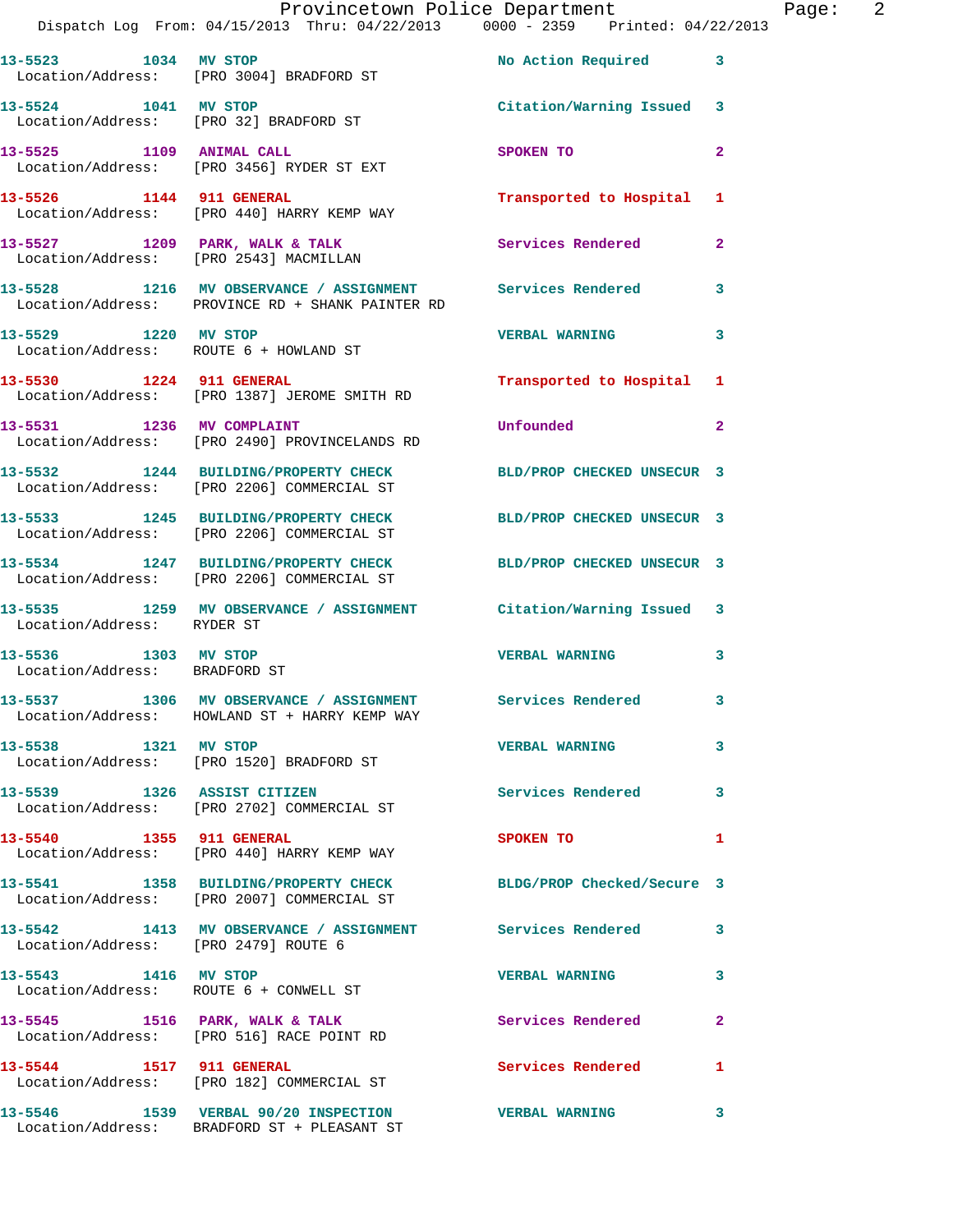| 13-5547 1556 COMPLAINT                 | Location/Address: [PRO 963] KILEY CT                                                                             | Services Rendered 3        |                         |
|----------------------------------------|------------------------------------------------------------------------------------------------------------------|----------------------------|-------------------------|
|                                        | 13-5548 1601 VERBAL 90/7 DRIVERS HEADLIGHT VERBAL WARNING<br>Location/Address: SEASHORE PARK DR + RACE POINT RD  |                            | 3                       |
| 13-5549 1601 FOX FAMILY                | Location/Address: [PRO 58] BRADFORD ST                                                                           | Services Rendered          | $\overline{a}$          |
|                                        | 13-5550 1616 MV OBSERVANCE / ASSIGNMENT<br>Location/Address: RACE POINT RD + NELSON AVE                          | <b>No Action Required</b>  | $\overline{\mathbf{3}}$ |
| Location/Address: [PRO 564] BAYBERRY   | 13-5551 1631 BUILDING/PROPERTY CHECK                                                                             | BLDG/PROP Checked/Secure 3 |                         |
| Location/Address: [PRO 1486] PEARL ST  | 13-5552 1637 MEDICAL EMERGENCY                                                                                   | Transported to Hospital 1  |                         |
| 13-5554 1653 COMPLAINT                 | Location/Address: [PRO 542] SHANK PAINTER RD                                                                     | Services Rendered 3        |                         |
|                                        | 13-5553 1702 BUILDING/PROPERTY CHECK<br>Location/Address: [PRO 519] RACE POINT RD                                | BLDG/PROP Checked/Secure 3 |                         |
| Location/Address: [PRO 16] BRADFORD ST | 13-5555 1712 BUILDING/PROPERTY CHECK BLDG/PROP Checked/Secure 3                                                  |                            |                         |
| Location/Address: BRADFORD ST          | 13-5557 1728 MV OBSERVANCE / ASSIGNMENT No Action Required                                                       |                            | 3                       |
| Location/Address: [PRO 777] BROWNE ST  | 13-5558 1738 FOUND KEYS/RETURNED                                                                                 | <b>Services Rendered</b>   | 3                       |
|                                        | 13-5559 1744 VERBAL CROSSWALK<br>Location/Address: [PRO 731] BRADFORD ST                                         | <b>VERBAL WARNING</b>      | 3                       |
|                                        | 13-5560 1745 FOUND WALLET/RETURNED<br>Location/Address: [PRO 3121] COMMERCIAL ST                                 | <b>Services Rendered</b>   | 3                       |
| 13-5561 1758 COMPLAINT                 | Location/Address: [PRO 221] COMMERCIAL ST                                                                        | <b>Services Rendered</b>   | 3                       |
| 13-5562 1809 ODD RACCOON               | Location/Address: [PRO 1173] WINTHROP ST                                                                         | Services Rendered          | $\overline{\mathbf{2}}$ |
|                                        | 13-5563 1830 NOISE COMPLAINT<br>Location/Address: [PRO 1657] BREWSTER ST                                         | Services Rendered 3        |                         |
|                                        | 13-5564 1911 BUILDING/PROPERTY CHECK BLDG/PROP Checked/Secure 3<br>Location/Address: [PRO 175] COMMERCIAL ST     |                            |                         |
|                                        | 13-5565 1914 LOST WALLET/FOUND<br>Location/Address: [PRO 542] SHANK PAINTER RD                                   | <b>Services Rendered</b>   | 3                       |
|                                        | 13-5566 1932 BUILDING/PROPERTY CHECK<br>Location/Address: [PRO 175] COMMERCIAL ST                                | BLDG/PROP Checked/Secure 3 |                         |
|                                        | 13-5567 1955 PARKING COMPLAINT / GENERAL Citation/Warning Issued 3<br>Location/Address: [PRO 2136] COMMERCIAL ST |                            |                         |
| 13-5568 1957 DISTURBANCE               | Location/Address: [PRO 221] COMMERCIAL ST                                                                        | <b>GONE ON ARRIVAL</b>     | $\mathbf{1}$            |
|                                        | 13-5569 2006 VERBAL 90/17 SPEED<br>Location/Address: W VINE ST + BRADFORD ST                                     | <b>VERBAL WARNING</b>      | 3                       |
|                                        | 13-5570 2023 BUILDING/PROPERTY CHECK<br>Location/Address: [PRO 2542] COMMERCIAL ST                               | BLDG/PROP Checked/Secure 3 |                         |
| 13-5571 2055 PARK, WALK & TALK         |                                                                                                                  | No Action Required 2       |                         |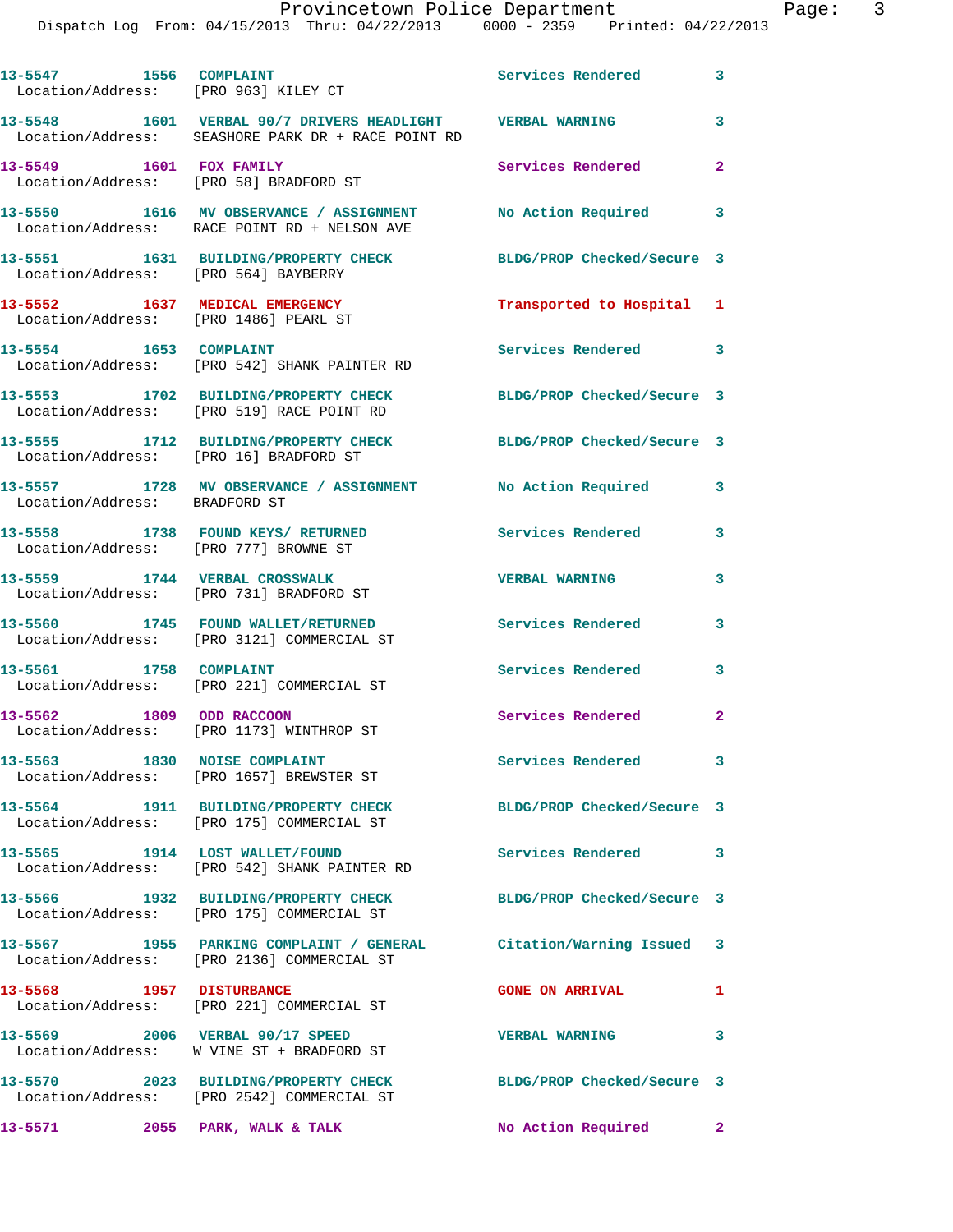|                                  | Dispatch Log From: 04/15/2013 Thru: 04/22/2013 0000 - 2359 Printed: 04/22/2013                                  | Provincetown Police Department |              | Page:  4 |  |
|----------------------------------|-----------------------------------------------------------------------------------------------------------------|--------------------------------|--------------|----------|--|
|                                  | Location/Address: [PRO 2222] COMMERCIAL ST                                                                      |                                |              |          |  |
|                                  | 13-5572 2146 BUILDING/PROPERTY CHECK BLDG/PROP Checked/Secure 3<br>Location/Address: [PRO 2898] JEROME SMITH RD |                                |              |          |  |
|                                  | 13-5573 2153 BUILDING/PROPERTY CHECK BLDG/PROP Checked/Secure 3<br>Location/Address: [PRO 3004] BRADFORD ST     |                                |              |          |  |
|                                  | 13-5574 2200 MV OBSERVANCE / ASSIGNMENT No Action Required 3<br>Location/Address: [PRO 3296] SHANKPAINTER RD    |                                |              |          |  |
|                                  | 13-5575 2313 BUILDING/PROPERTY CHECK BLDG/PROP Checked/Secure 3<br>Location/Address: COMMERCIAL ST              |                                |              |          |  |
|                                  | 13-5576 2334 MV STOP<br>Location/Address: [PRO 2519] ROUTE 6                                                    | Citation/Warning Issued 3      |              |          |  |
|                                  | 13-5578 2348 BUILDING/PROPERTY CHECK BLDG/PROP Checked/Secure 3<br>Location/Address: [PRO 595] BRADFORD ST      |                                |              |          |  |
|                                  | 13-5579 2349 GENERAL INFO                                                                                       | No Action Required 3           |              |          |  |
| For Date: $04/16/2013$ - Tuesday |                                                                                                                 |                                |              |          |  |
|                                  | 13-5580 0027 BUILDING/PROPERTY CHECK BLDG/PROP Checked/Secure 3<br>Location/Address: [PRO 444] HIGH POLE HILL   |                                |              |          |  |
|                                  | 13-5581 0039 BUILDING/PROPERTY CHECK BLDG/PROP Checked/Secure 3<br>Location/Address: [PRO 2539] RYDER ST        |                                |              |          |  |
|                                  | 13-5582 0047 MV OBSERVANCE / ASSIGNMENT Services Rendered 3<br>Location/Address: [PRO 2577] BRADFORD ST         |                                |              |          |  |
|                                  | 13-5583 0049 MV OBSERVANCE / ASSIGNMENT Services Rendered<br>Location/Address: CONWELL ST + BRADFORD ST         |                                | $\mathbf{3}$ |          |  |
|                                  | 13-5584 0141 ASSIST CITIZEN<br>Location/Address: COMMERCIAL ST + GOSNOLD ST                                     | Services Rendered              | $\mathbf{3}$ |          |  |
|                                  | 13-5586 0237 MV STOP<br>Location/Address: [PRO 731] BRADFORD ST                                                 | <b>VERBAL WARNING</b>          | 3            |          |  |
|                                  | 13-5587 0248 BUILDING/PROPERTY CHECK BLDG/PROP Checked/Secure 3<br>Location/Address: [PRO 2543] MACMILLAN       |                                |              |          |  |
|                                  | 13-5588 0301 BUILDING/PROPERTY CHECK BLDG/PROP Checked/Secure 3<br>Location/Address: [PRO 3004] BRADFORD ST     |                                |              |          |  |
|                                  | 13-5589 0320 BUILDING/PROPERTY CHECK<br>Location/Address: [PRO 2542] COMMERCIAL ST                              | BLDG/PROP Checked/Secure 3     |              |          |  |
|                                  | 13-5590 0431 BUILDING/PROPERTY CHECK<br>Location/Address: [PRO 530] SHANKPAINTER RD                             | BLDG/PROP Checked/Secure 3     |              |          |  |
|                                  | 13-5591 0435 BUILDING/PROPERTY CHECK BLDG/PROP Checked/Secure 3<br>Location/Address: [PRO 440] HARRY KEMP WAY   |                                |              |          |  |
|                                  | 13-5592 0441 SUSPICIOUS ACTIVITY<br>Location/Address: [PRO 595] BRADFORD ST                                     | Services Rendered 2            |              |          |  |
|                                  | 13-5593 0535 BUILDING/PROPERTY CHECK BLDG/PROP Checked/Secure 3<br>Location/Address: [PRO 2206] COMMERCIAL ST   |                                |              |          |  |
|                                  | 13-5594 0601 MV OBSERVANCE / ASSIGNMENT Services Rendered 3<br>Location/Address: [PRO 3338] SHANKPAINTER RD     |                                |              |          |  |
|                                  | 13-5595 0603 LOBBY TRAFFIC<br>Location/Address: [PRO 542] SHANK PAINTER RD                                      | Services Rendered 2            |              | 29       |  |
| 13-5596                          | 0604 MV OBSERVANCE / ASSIGNMENT Services Rendered 3                                                             |                                |              |          |  |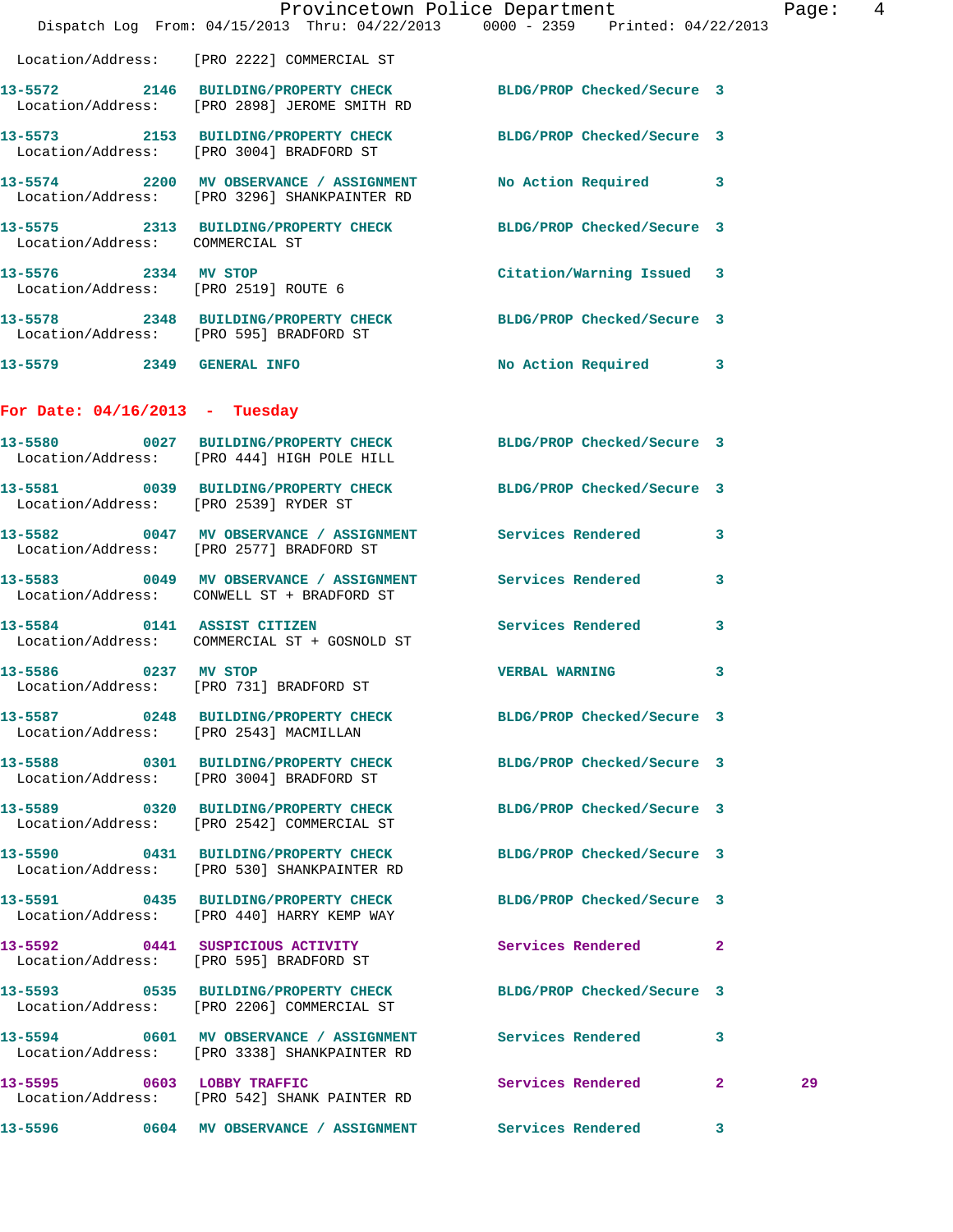|                                                              | Provincetown Police Department<br>Dispatch Log From: 04/15/2013 Thru: 04/22/2013 0000 - 2359 Printed: 04/22/2013 |                          | Page: 5        |
|--------------------------------------------------------------|------------------------------------------------------------------------------------------------------------------|--------------------------|----------------|
| Location/Address: [PRO 2521] ROUTE 6                         |                                                                                                                  |                          |                |
|                                                              | 13-5597 0707 INFO SERVICES - LOBBY No Action Required 2<br>Location/Address: [PRO 2500] COMMERCIAL ST            |                          |                |
|                                                              | 13-5598 0735 HARBORMASTER ON/OFF DUTY No Action Required 2<br>Location/Address: [PRO 2543] MACMILLAN WHARF       |                          |                |
|                                                              | 13-5599 0741 BUILDING/PROPERTY CHECK Services Rendered<br>Location/Address: [PRO 391] COMMERCIAL ST              |                          | 3              |
|                                                              | 13-5600 0746 FOUND PROPERTY/RETURNED Services Rendered<br>Location/Address: [PRO 2543] MACMILLAN WHARF           |                          | 3              |
|                                                              | 13-5601 0753 COURT ASSIGNMENT                                                                                    | Services Rendered 3      |                |
|                                                              | 13-5602 0810 LARCENY /FORGERY / FRAUD<br>Location/Address: [PRO 542] SHANK PAINTER RD                            | Investigated             | $\mathbf{2}$   |
|                                                              | 13-5603 0851 BUILDING/PROPERTY CHECK BLDG/PROP Checked/Secure 3<br>Location/Address: [PRO 2543] MACMILLAN WHARF  |                          |                |
|                                                              | 13-5604 0911 FIRE ALARM TESTING<br>Location/Address: [PRO 208] COMMERCIAL ST                                     | <b>Services Rendered</b> | $\mathbf{1}$   |
|                                                              | 13-5605 0917 MV STOP<br>Location/Address: COMMERCIAL ST + YOUNGS CT                                              | <b>VERBAL WARNING</b>    | 3              |
| Location/Address: [PRO 2521] ROUTE 6                         | 13-5606 0925 MV OBSERVANCE / ASSIGNMENT Services Rendered                                                        |                          | 3              |
|                                                              | 13-5607 0929 MV HIT & RUN<br>Location/Address: [PRO 65] WEST VINE ST                                             | Investigated             | $\overline{2}$ |
| Location/Address: [PRO 2754] ROUTE 6                         | 13-5608 0931 MUTUAL AID TRURO                                                                                    | Services Rendered        | 3              |
| 13-5609 1014 WIRES DOWN                                      | Location/Address: [PRO 371] COMMERCIAL ST                                                                        | Services Rendered        | $\mathbf{2}$   |
| Location/Address: [PRO 2521] ROUTE 6                         | 13-5610 1018 MV OBSERVANCE / ASSIGNMENT Services Rendered                                                        |                          | 3              |
| 13-5611 1021 MV STOP<br>Location/Address: ROUTE 6 + SNAIL RD |                                                                                                                  | <b>VERBAL WARNING</b>    | 3              |
| Location/Address: ROUTE 6 + SNAIL RD                         | 13-5612 1029 MV STOP                                                                                             | <b>VERBAL WARNING</b>    | 3              |
| 13-5613 1035 MV STOP<br>Location/Address: RACE POINT RD      |                                                                                                                  | <b>VERBAL WARNING</b>    | 3              |
| Location/Address: [PRO 2513] ROUTE 6                         | 13-5614 1130 MV OBSERVANCE / ASSIGNMENT Services Rendered                                                        |                          | 3              |
|                                                              | 13-5615 1201 BY-LAW VIOLATION<br>Location/Address: [PRO 1976] COMMERCIAL ST                                      | SPOKEN TO                | 2              |
|                                                              | 13-5617 1248 GENERAL INFO                                                                                        | FOLLOW UP                | 3              |
| 13-5616 1249 MV STOP                                         | Location/Address: ROUTE 6 + SNAIL RD                                                                             | <b>VERBAL WARNING</b>    | 3              |
| Location/Address: [PRO 3440] ROUTE 6                         | 13-5618 1311 MV OBSERVANCE / ASSIGNMENT Services Rendered                                                        |                          | 3              |
| 13-5619 1320 MV STOP                                         | Location/Address: ROUTE 6 + SNAIL RD                                                                             | <b>VERBAL WARNING</b>    | 3              |
|                                                              | 13-5620 1337 BUILDING/PROPERTY CHECK BLDG/PROP Checked/Secure 3<br>Location/Address: [PRO 2898] JEROME SMITH RD  |                          |                |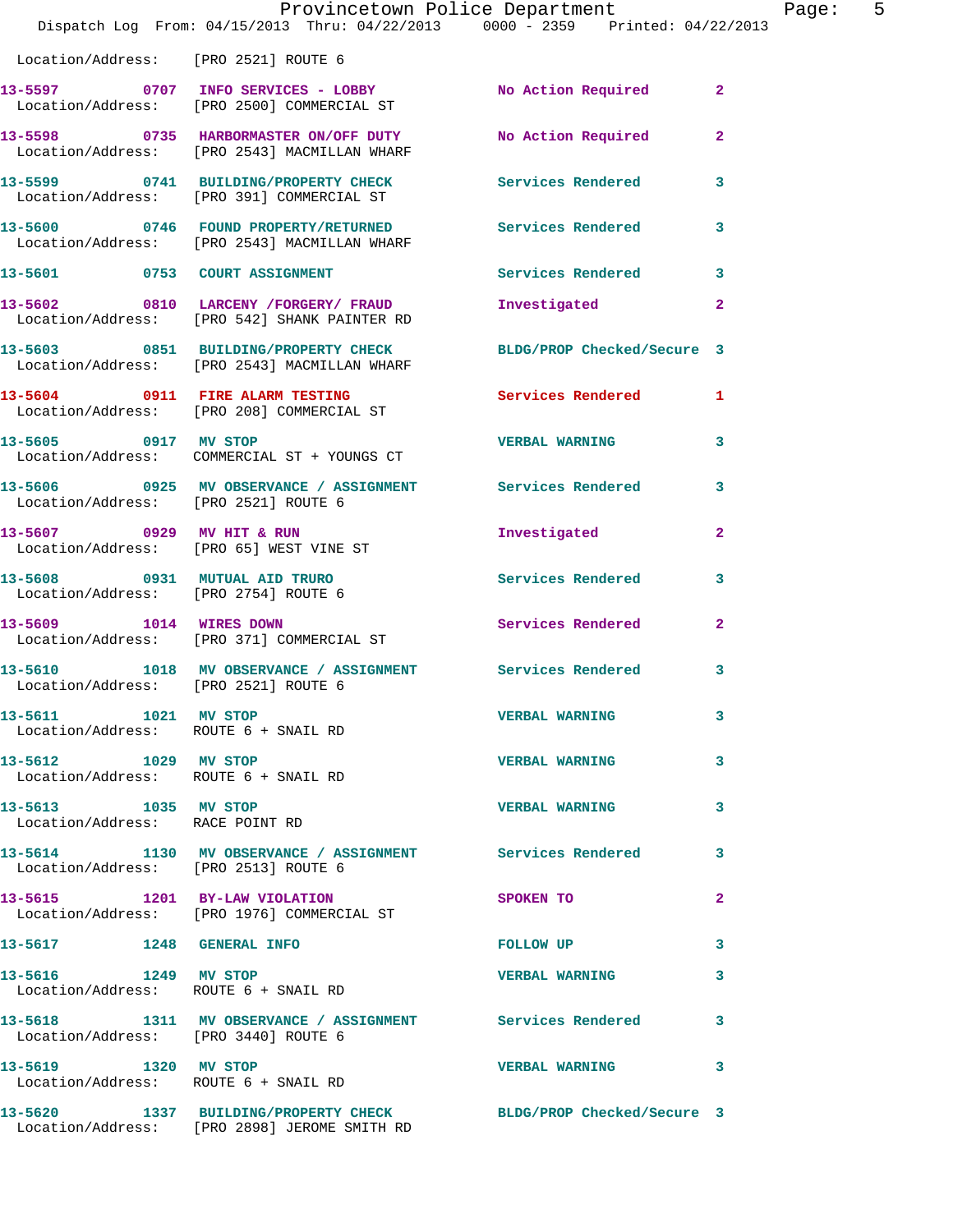## Provincetown Police Department Page: 6

| 13-5621 1530 WIRES DOWN                                         | Location/Address: [PRO 1359] COMMERCIAL ST                                                                     | Services Rendered 2        |              |
|-----------------------------------------------------------------|----------------------------------------------------------------------------------------------------------------|----------------------------|--------------|
|                                                                 | 13-5622 1547 ASSIST AGENCY / MUTUAL AID Services Rendered 3<br>Location/Address: [PRO 519] RACE POINT RD       |                            |              |
| 13-5623 1630 ALARM - GENERAL                                    | Location/Address: [PRO 1739] PILGRIM HEIGHTS RD                                                                | BLDG/PROP Checked/Secure 1 |              |
|                                                                 | 13-5624 1657 911 GENERAL<br>Location/Address: [PRO 3175] COMMERCIAL ST                                         | Services Rendered          | $\mathbf{1}$ |
|                                                                 | 13-5625 1701 LOST/FOUND PROPERTY<br>Location/Address: [PRO 526] RYDER ST EXT                                   | Services Rendered 3        |              |
| Location/Address: [PRO 433] RYDER ST                            | 13-5626 1734 BUILDING/PROPERTY CHECK                                                                           | BLDG/PROP Checked/Secure 3 |              |
| 13-5627 1755 BY-LAW VIOLATION                                   | Location/Address: [PRO 105] COMMERCIAL ST                                                                      | No Action Required         | $\mathbf{2}$ |
|                                                                 | 13-5628 1827 PARKING COMPLAINT / GENERAL Services Rendered 3<br>Location/Address: [PRO 2542] COMMERCIAL ST     |                            |              |
| Location/Address: [PRO 2] ALDEN ST                              | 13-5629 1852 BUILDING/PROPERTY CHECK                                                                           | BLDG/PROP Checked/Secure 3 |              |
|                                                                 | 13-5630 1945 BUILDING/PROPERTY CHECK BLDG/PROP Checked/Secure 3<br>Location/Address: [PRO 530] SHANKPAINTER RD |                            |              |
|                                                                 | 13-5631 2028 BUILDING/PROPERTY CHECK<br>Location/Address: [PRO 1895] BRADFORD ST                               | BLDG/PROP Checked/Secure 3 |              |
|                                                                 | 13-5632 2048 BUILDING/PROPERTY CHECK<br>Location/Address: [PRO 306] COMMERCIAL ST                              | BLDG/PROP Checked/Secure 3 |              |
|                                                                 | 13-5633 2107 BUILDING/PROPERTY CHECK<br>Location/Address: [PRO 3004] BRADFORD ST                               | BLDG/PROP Checked/Secure 3 |              |
|                                                                 | 13-5634 2110 SUSPICIOUS ACTIVITY<br>Location/Address: [PRO 2977] COMMERCIAL ST                                 | Services Rendered          | $\mathbf{2}$ |
|                                                                 | 13-5635 2125 PARK, WALK & TALK<br>Location/Address: [PRO 3292] COMMERCIAL ST                                   | Services Rendered 2        |              |
| 13-5636 2134 BAR CHECK                                          | Location/Address: [PRO 2737] COMMERCIAL ST                                                                     | Services Rendered 2        |              |
| 13-5637 2147 BAR CHECK                                          | Location/Address: [PRO 272] COMMERCIAL ST                                                                      | BLDG/PROP Checked/Secure 2 |              |
|                                                                 | 13-5638 2157 BUILDING/PROPERTY CHECK<br>Location/Address: [PRO 2542] COMMERCIAL ST                             | BLDG/PROP Checked/Secure 3 |              |
| 13-5639 2203 BAR CHECK                                          | Location/Address: [PRO 399] COMMERCIAL ST                                                                      | Services Rendered          | $\mathbf{2}$ |
|                                                                 | 13-5640 2208 BUILDING/PROPERTY CHECK<br>Location/Address: [PRO 139] COMMERCIAL ST                              | BLDG/PROP Checked/Secure 3 |              |
| 13-5641 2320 LOST DOG/FOUND<br>Location/Address: ATKINS MAYO RD |                                                                                                                | Services Rendered 2        |              |
| For Date: $04/17/2013$ - Wednesday                              |                                                                                                                |                            |              |
|                                                                 | 13-5642 0009 BUILDING/PROPERTY CHECK<br>Location/Address: [PRO 2542] COMMERCIAL ST                             | BLDG/PROP Checked/Secure 3 |              |

**13-5643 0014 BUILDING/PROPERTY CHECK BLDG/PROP Checked/Secure 3**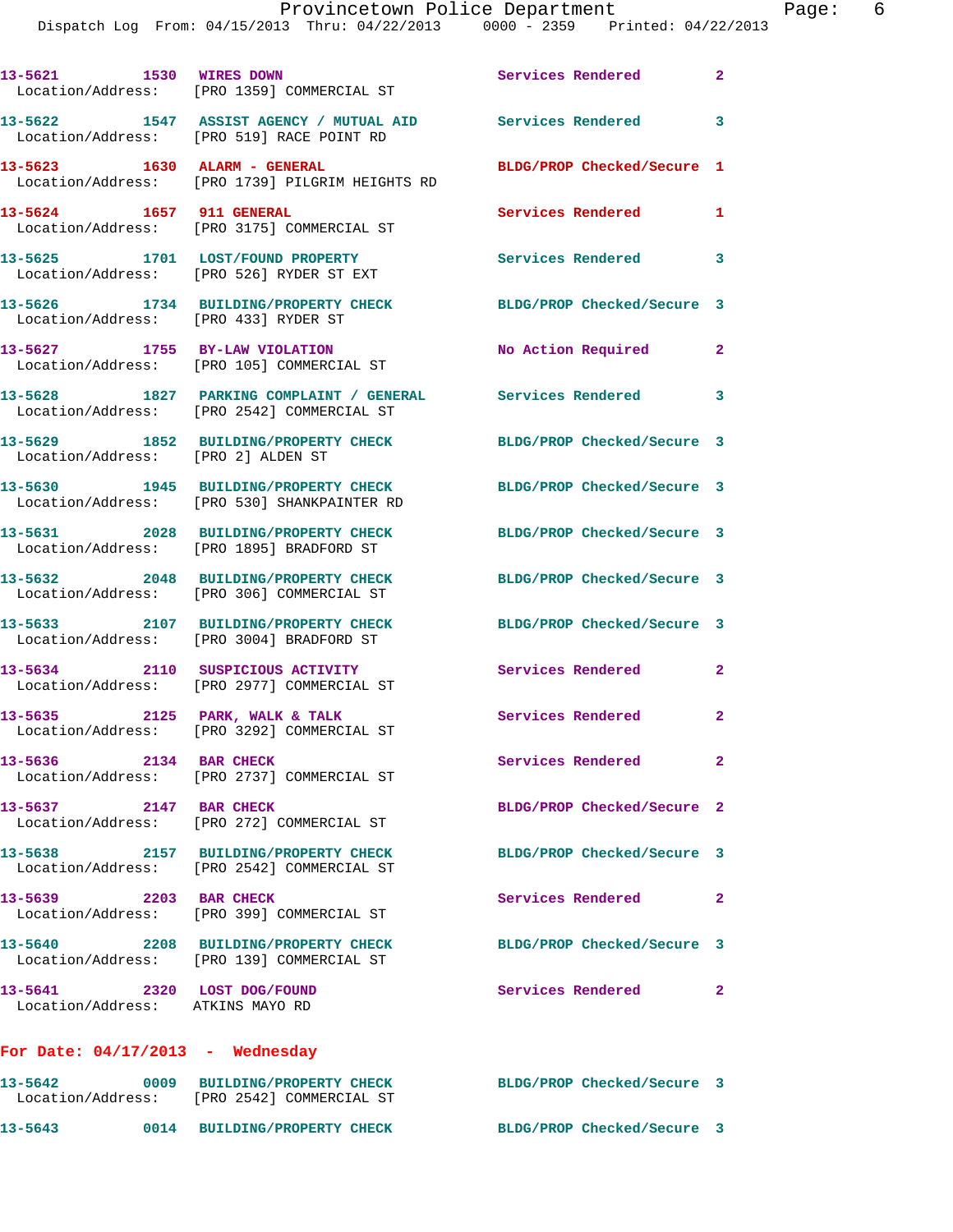|                                                              | Dispatch Log From: 04/15/2013 Thru: 04/22/2013 0000 - 2359 Printed: 04/22/2013                                  | Provincetown Police Department |              | Page: | - 7 |
|--------------------------------------------------------------|-----------------------------------------------------------------------------------------------------------------|--------------------------------|--------------|-------|-----|
|                                                              | Location/Address: [PRO 2542] COMMERCIAL ST                                                                      |                                |              |       |     |
|                                                              | 13-5644 0022 BUILDING/PROPERTY CHECK BLDG/PROP Checked/Secure 3<br>Location/Address: [PRO 3296] SHANKPAINTER RD |                                |              |       |     |
|                                                              | 13-5645 0040 BUILDING/PROPERTY CHECK BLDG/PROP Checked/Secure 3<br>Location/Address: [PRO 3004] BRADFORD ST     |                                |              |       |     |
|                                                              | 13-5646 0049 MV OBSERVANCE / ASSIGNMENT Services Rendered 3<br>Location/Address: [PRO 2577] BRADFORD ST         |                                |              |       |     |
|                                                              | 13-5647 0052 BUILDING/PROPERTY CHECK<br>Location/Address: [PRO 595] BRADFORD ST                                 | BLDG/PROP Checked/Secure 3     |              |       |     |
|                                                              | 13-5648 0232 BUILDING/PROPERTY CHECK BLDG/PROP Checked/Secure 3<br>Location/Address: [PRO 595] BRADFORD ST      |                                |              |       |     |
|                                                              | 13-5649 0241 HAZARDS<br>Location: [PRO 3431] LOPES SQUARE                                                       | Services Rendered 2            |              |       |     |
| Location/Address: COMMERCIAL ST                              | 13-5650 0249 BUILDING/PROPERTY CHECK BLDG/PROP Checked/Secure 3                                                 |                                |              |       |     |
|                                                              | 13-5651 0321 BUILDING/PROPERTY CHECK BLDG/PROP Checked/Secure 3<br>Location/Address: [PRO 1646] WINSLOW ST      |                                |              |       |     |
|                                                              | 13-5652 0445 LOBBY TRAFFIC<br>Location/Address: [PRO 542] SHANK PAINTER RD                                      | Services Rendered 2            |              | 13    |     |
|                                                              | 13-5653 0744 BOAT/HARBORMASTER<br>Location/Address: [PRO 2543] MACMILLAN WHARF                                  | No Action Required             | $\mathbf{2}$ |       |     |
|                                                              | 13-5654 0748 BUILDING/PROPERTY CHECK Services Rendered 3<br>Location/Address: [PRO 391] COMMERCIAL ST           |                                |              |       |     |
|                                                              | 13-5655 0750 BUILDING/PROPERTY CHECK BLDG/PROP Checked/Secure 3<br>Location/Address: [PRO 2898] JEROME SMITH RD |                                |              |       |     |
| Location/Address: [PRO 571] ALDEN ST                         | 13-5656 0755 BUILDING/PROPERTY CHECK BLDG/PROP Checked/Secure 3                                                 |                                |              |       |     |
| Location/Address: [PRO 2521] ROUTE 6                         | 13-5657 0758 MV OBSERVANCE / ASSIGNMENT No Action Required 3                                                    |                                |              |       |     |
| 13-5658 0804 MV STOP<br>Location/Address: ROUTE 6 + SNAIL RD |                                                                                                                 | Citation/Warning Issued 3      |              |       |     |
| 13-5659 0826 FOLLOW UP                                       | Location/Address: [PRO 523] COMMERCIAL ST                                                                       | FOLLOW UP                      | $\mathbf{2}$ |       |     |
|                                                              | 13-5660 0836 ANIMAL CALL<br>Location/Address: [PRO 1512] BRADFORD ST                                            | No Action Required             | $\mathbf{2}$ |       |     |
|                                                              | 13-5661 0846 ALARM TESTING<br>Location/Address: [PRO 3430] COMMERCIAL ST                                        | FOLLOW UP                      | 1            |       |     |
|                                                              | 13-5662 0926 BUILDING/PROPERTY CHECK<br>Location/Address: [PRO 2483] COMMERCIAL ST                              | <b>Services Rendered</b>       | 3            |       |     |
|                                                              | 13-5663 0940 BUILDING/PROPERTY CHECK<br>Location/Address: [PRO 1638] COMMERCIAL ST                              | BLDG/PROP Checked/Secure 3     |              |       |     |
|                                                              | 13-5664 0944 BUILDING/PROPERTY CHECK BLDG/PROP Checked/Secure 3<br>Location/Address: [PRO 3317] CEMETERY RD     |                                |              |       |     |
|                                                              | 13-5666 0944 BUILDING/PROPERTY CHECK BLDG/PROP Checked/Secure 3<br>Location/Address: [PRO 3318] CEMETERY RD     |                                |              |       |     |
|                                                              | 13-5665 0947 FIRE, STRUCTURE<br>Location/Address: COMMERCIAL ST + RYDER                                         | SPOKEN TO                      | 1            |       |     |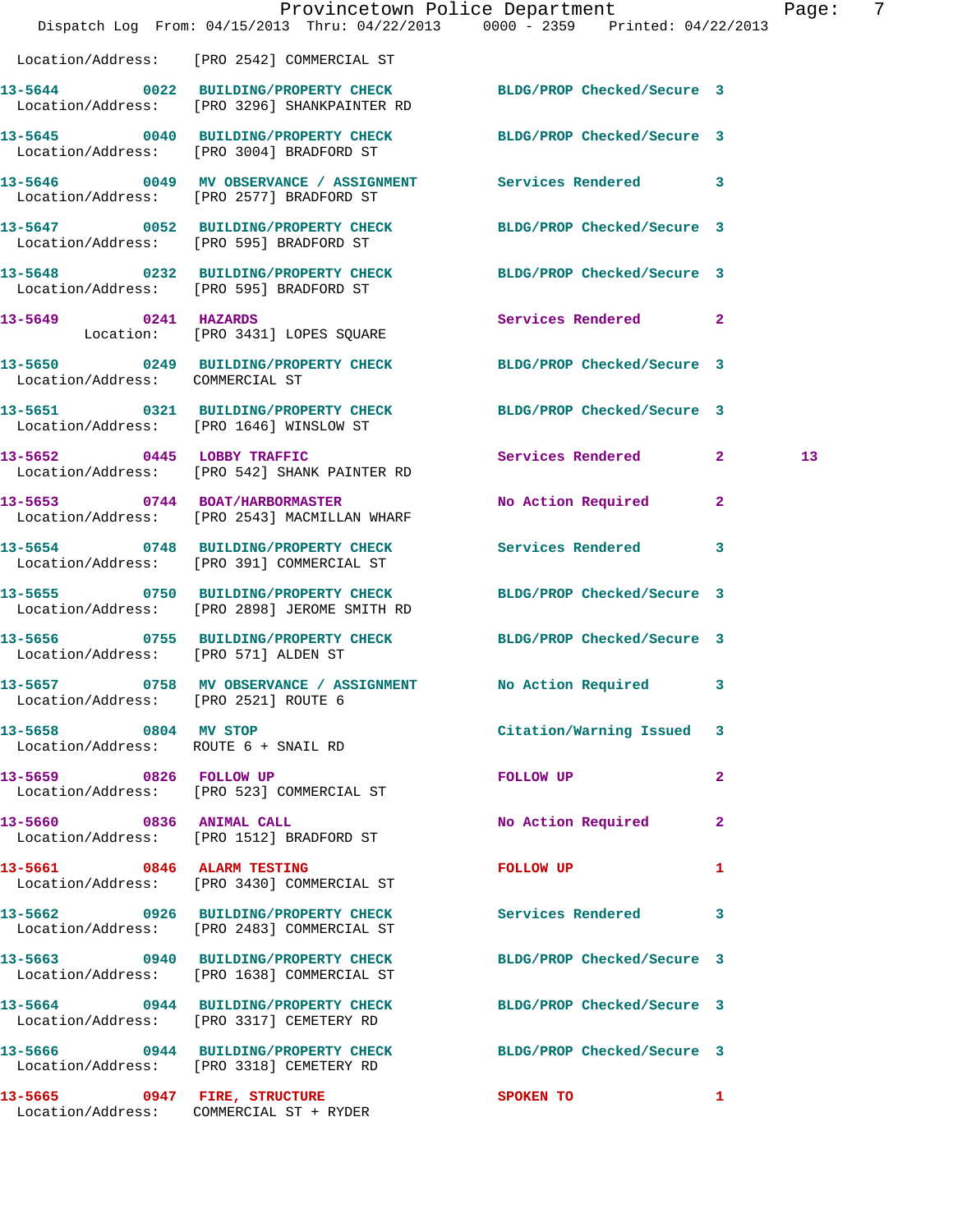|                                                          | Provincetown Police Department The Page: 8<br>Dispatch Log From: 04/15/2013 Thru: 04/22/2013 0000 - 2359 Printed: 04/22/2013 |                             |                |  |
|----------------------------------------------------------|------------------------------------------------------------------------------------------------------------------------------|-----------------------------|----------------|--|
| Location/Address: [PRO 2521] ROUTE 6                     | 13-5667 6957 MV OBSERVANCE / ASSIGNMENT Services Rendered 3                                                                  |                             |                |  |
| 13-5668 1000 MV STOP                                     | Location/Address: ROUTE 6 + SNAIL RD                                                                                         | <b>VERBAL WARNING</b> 3     |                |  |
|                                                          | 13-5669 1012 BUILDING/PROPERTY CHECK BLDG/PROP Checked/Secure 3<br>Location/Address: [PRO 3287] ROUTE 6                      |                             |                |  |
|                                                          | 13-5670 1013 PARKING COMPLAINT / GENERAL Citation/Warning Issued 3<br>Location/Address: [PRO 306] COMMERCIAL ST              |                             |                |  |
|                                                          | 13-5671 1055 MV DISABLED<br>Location/Address: ROUTE 6 + HOWLAND ST                                                           | No Action Required 2        |                |  |
|                                                          | 13-5672 1057 BUILDING/PROPERTY CHECK BLDG/PROP Checked/Secure 3<br>Location/Address: [PRO 2500] COMMERCIAL ST                |                             |                |  |
|                                                          | 13-5673 1104 PARK, WALK & TALK Services Rendered<br>Location/Address: [PRO 285] COMMERCIAL ST                                |                             | $\mathbf{2}$   |  |
|                                                          | 13-5674 1112 PARK, WALK & TALK 1988 Services Rendered<br>Location/Address: [PRO 2618] COMMERCIAL ST                          |                             | $\mathbf{2}$   |  |
|                                                          | 13-5675 1122 ANIMAL CALL<br>Location/Address: [PRO 182] COMMERCIAL ST                                                        | No Action Required 2        |                |  |
| Location/Address: [PRO 521] ROUTE 6                      | 13-5676 1202 BUILDING/PROPERTY CHECK Services Rendered                                                                       |                             | 3              |  |
| Location/Address: PROVINCELANDS RD                       | 13-5677 1213 BIKE ACCIDENT                                                                                                   | Services Rendered           | $\overline{2}$ |  |
|                                                          | 13-5678 1237 DISTURBANCE<br>Location/Address: [PRO 2898] JEROME SMITH RD                                                     | SPOKEN TO AND THE SPOKEN TO | 1              |  |
|                                                          | 13-5680 1250 MV OBSERVANCE / ASSIGNMENT No Action Required 3<br>Location/Address: [PRO 94] BRADFORD ST                       |                             |                |  |
|                                                          | 13-5681 1257 MV STOP<br>Location/Address: [PRO 105] COMMERCIAL ST                                                            | <b>VERBAL WARNING</b>       | $\mathbf{3}$   |  |
|                                                          | 13-5682 1311 ANIMAL CALL<br>Location/Address: [PRO 1249] RACE POINT RD                                                       | No Action Required          |                |  |
| 13-5683 1316 MV STOP                                     | Location/Address: [PRO 3650] BRADFORD ST                                                                                     | <b>VERBAL WARNING</b>       | 3              |  |
|                                                          | 13-5684 1333 PARK, WALK & TALK<br>Location/Address: [PRO 516] RACE POINT RD                                                  | Services Rendered           | $\mathbf{2}$   |  |
| 13-5685 1349 911 GENERAL<br>Location/Address: GOSNOLD ST |                                                                                                                              | Transported to Hospital 1   |                |  |
|                                                          | 13-5686 1358 ANIMAL CALL<br>Location/Address: [PRO 204] COMMERCIAL ST                                                        | No Action Required          | $\mathbf{2}$   |  |
| Location/Address: [PRO 3287] ROUTE 6                     | 13-5687 1447 BUILDING/PROPERTY CHECK BLDG/PROP Checked/Secure 3                                                              |                             |                |  |
|                                                          | 13-5688 1502 MEDICAL EMERGENCY<br>Location/Address: [PRO 658] MOZART AVE                                                     | Transported to Hospital 1   |                |  |
|                                                          | 13-5689 1621 STORE COMPLAINT<br>Location/Address: [PRO 2243] COMMERCIAL ST                                                   | Services Rendered           | 3              |  |
| 13-5690 1625 THREATS                                     | Location/Address: [PRO 3430] COMMERCIAL ST                                                                                   | Services Rendered           | $\mathbf{2}$   |  |
|                                                          | 13-5691 1634 BUILDING/PROPERTY CHECK                                                                                         | BLDG/PROP Checked/Secure 3  |                |  |

Location/Address: [PRO 571] ALDEN ST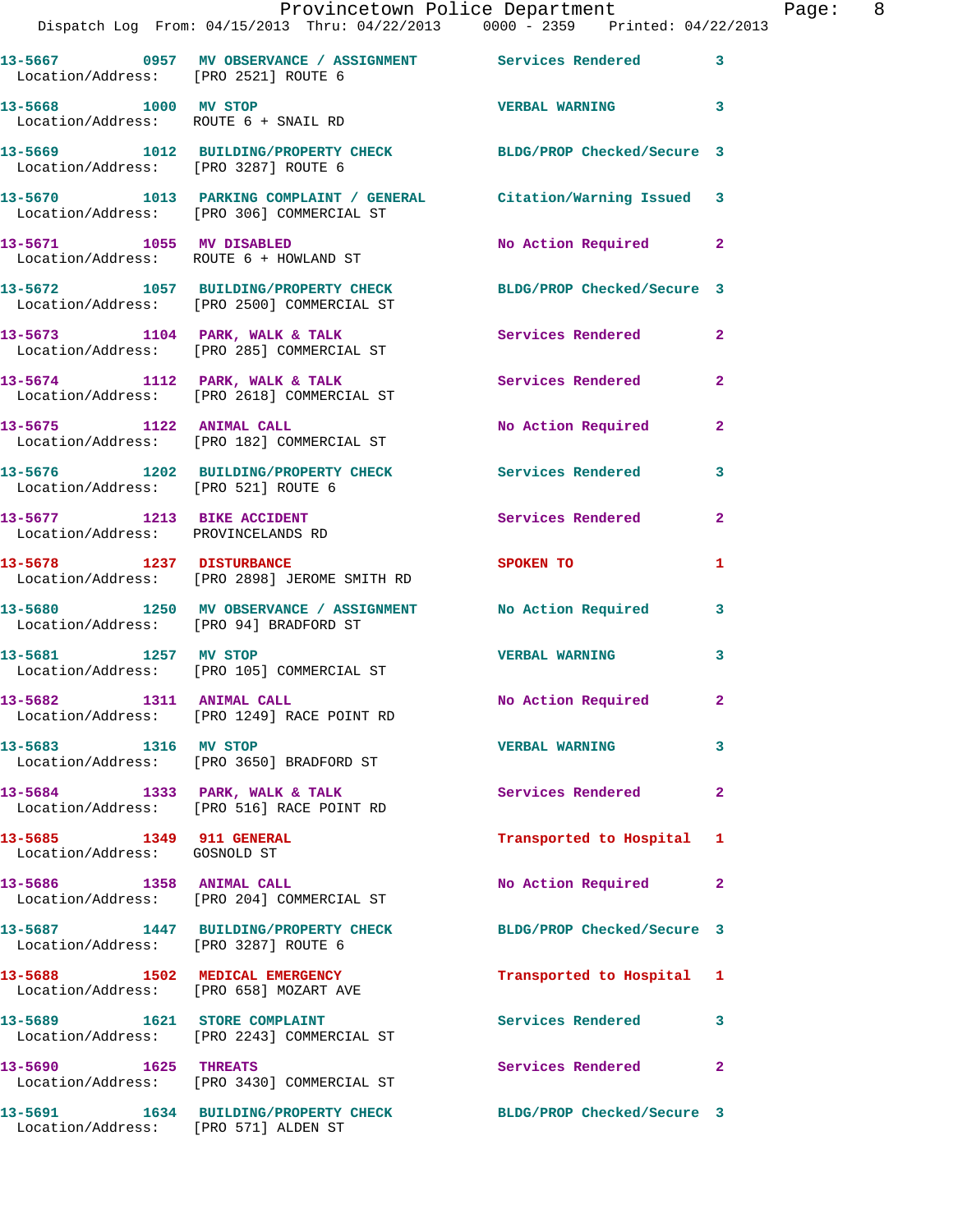|                                   | 13-5692 1657 MV OBSERVANCE / ASSIGNMENT Unfounded<br>Location/Address: [PRO 2521] ROUTE 6                          |                            | 3            |    |
|-----------------------------------|--------------------------------------------------------------------------------------------------------------------|----------------------------|--------------|----|
|                                   | 13-5693 1753 BUILDING/PROPERTY CHECK BLDG/PROP Checked/Secure 3<br>Location/Address: [PRO 2206] COMMERCIAL ST      |                            |              |    |
|                                   | 13-5694 1817 BUILDING/PROPERTY CHECK<br>Location/Address: [PRO 444] HIGH POLE                                      | BLDG/PROP Checked/Secure 3 |              |    |
|                                   | 13-5695 1858 LOST/FOUND PROPERTY<br>Location/Address: [PRO 1482] MECHANIC ST                                       | No Action Required 3       |              |    |
|                                   | 13-5696 1934 MV COMPLAINT<br>Location/Address: [PRO 16] BRADFORD ST                                                | Services Rendered          | $\mathbf{2}$ |    |
|                                   | 13-5697 1948 MEDICAL EMERGENCY<br>Location/Address: [PRO 1470] CONWELL ST                                          | Transported to Hospital 1  |              |    |
|                                   | 13-5699 2121 BUILDING/PROPERTY CHECK<br>Location/Address: [PRO 3287] ROUTE 6                                       | BLDG/PROP Checked/Secure 3 |              |    |
|                                   | 13-5700 2142 BUILDING/PROPERTY CHECK<br>Location/Address: [PRO 306] COMMERCIAL ST                                  | BLDG/PROP Checked/Secure 3 |              |    |
|                                   | 13-5701 2201 BUILDING/PROPERTY CHECK BLDG/PROP Checked/Secure 3<br>Location/Address: [PRO 2542] COMMERCIAL ST      |                            |              |    |
| For Date: $04/18/2013$ - Thursday |                                                                                                                    |                            |              |    |
|                                   | 13-5702 0001 BUILDING/PROPERTY CHECK BLDG/PROP Checked/Secure 3<br>Location/Address: [PRO 2542] COMMERCIAL ST      |                            |              |    |
|                                   | 13-5703 0020 BUILDING/PROPERTY CHECK<br>Location/Address: [PRO 2] ALDEN ST                                         | BLDG/PROP Checked/Secure 3 |              |    |
|                                   | 13-5704 0023 LOBBY TRAFFIC<br>Location/Address: [PRO 542] SHANK PAINTER RD                                         | Services Rendered 2        |              | 23 |
|                                   | 13-5705 0051 MV OBSERVANCE / ASSIGNMENT Services Rendered<br>Location/Address: [PRO 2577] BRADFORD ST              |                            | 3            |    |
|                                   | 13-5706 0056 BUILDING/PROPERTY CHECK BLDG/PROP Checked/Secure 3<br>Location/Address: [PRO 139] COMMERCIAL ST       |                            |              |    |
| 13-5707 0111 MV STOP              | Location/Address: [PRO 74] BRADFORD ST EXT                                                                         | <b>VERBAL WARNING</b>      | 3            |    |
|                                   | 13-5708       0131   MV OBSERVANCE / ASSIGNMENT      Services Rendered<br>Location/Address: [PRO 3004] BRADFORD ST |                            | 3            |    |
|                                   | 13-5709 0412 BUILDING/PROPERTY CHECK<br>Location/Address: [PRO 595] BRADFORD ST                                    | BLDG/PROP Checked/Secure 3 |              |    |
|                                   | 13-5710 0424 BUILDING/PROPERTY CHECK<br>Location/Address: [PRO 2328] TELEGRAPH HILL RD                             | BLDG/PROP Checked/Secure 3 |              |    |
| Location/Address: COMMERCIAL ST   | 13-5711 0435 BUILDING/PROPERTY CHECK BLDG/PROP Checked/Secure 3                                                    |                            |              |    |
|                                   | 13-5712 0729 BUILDING/PROPERTY CHECK Services Rendered 3<br>Location/Address: [PRO 391] COMMERCIAL ST              |                            |              |    |
|                                   | 13-5713 0733 BUILDING/PROPERTY CHECK<br>Location/Address: [PRO 2500] COMMERCIAL ST                                 | BLDG/PROP Checked/Secure 3 |              |    |
|                                   | 13-5714 0743 MV OBSERVANCE / ASSIGNMENT Services Rendered<br>Location/Address: [PRO 106] COMMERCIAL ST             |                            | 3            |    |
| 13-5715                           | 0817 BUILDING/PROPERTY CHECK                                                                                       | BLDG/PROP Checked/Secure 3 |              |    |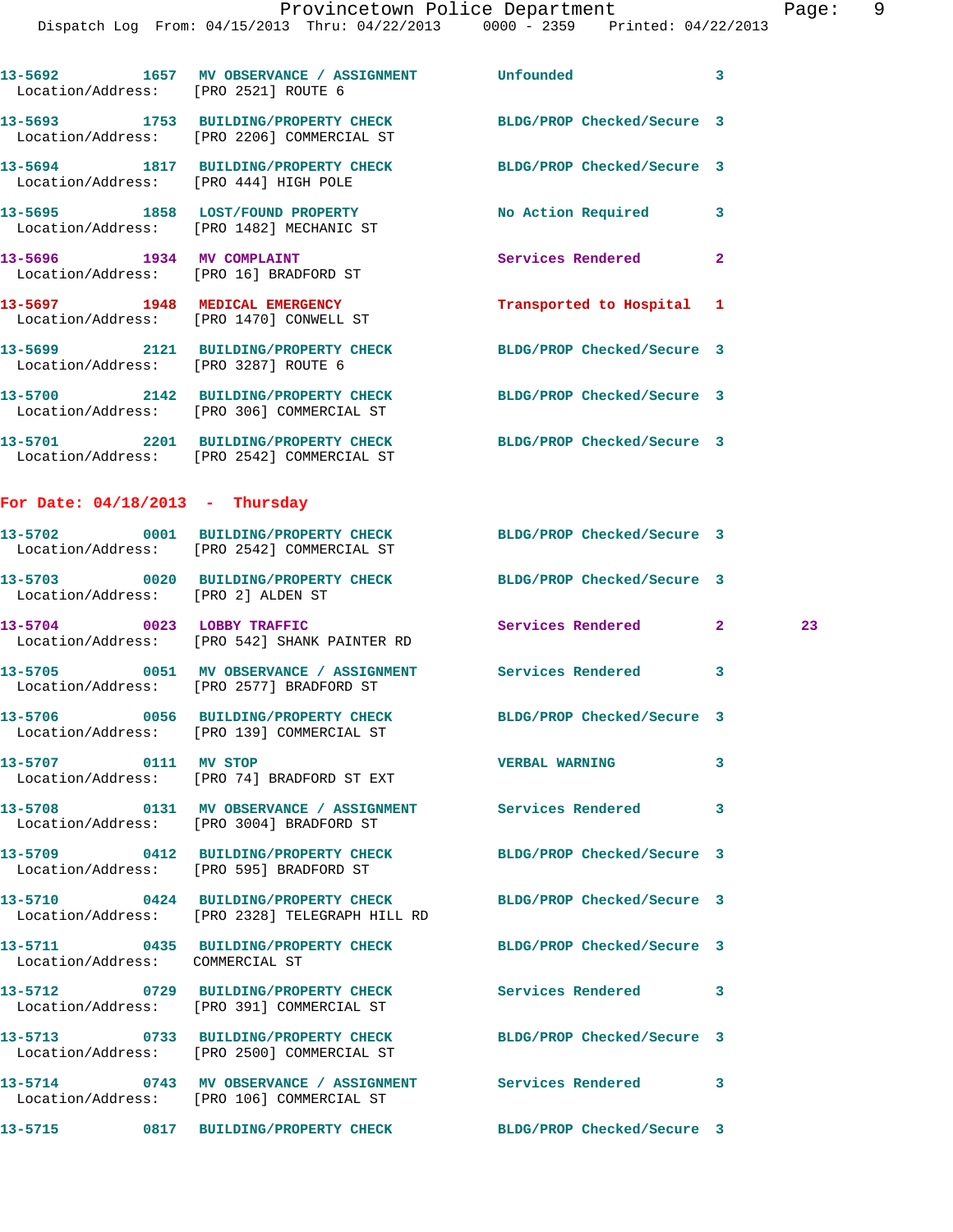|                                                    | Provincetown Police Department<br>Dispatch Log From: 04/15/2013 Thru: 04/22/2013 0000 - 2359 Printed: 04/22/2013 |                           |                |
|----------------------------------------------------|------------------------------------------------------------------------------------------------------------------|---------------------------|----------------|
| Location/Address: [PRO 3287] ROUTE 6               |                                                                                                                  |                           |                |
|                                                    | 13-5716 0825 BOAT/HARBORMASTER<br>Location/Address: [PRO 2543] MACMILLAN WHARF                                   | <b>SPOKEN TO</b>          | $\overline{2}$ |
| Location/Address: [PRO 2521] ROUTE 6               | 13-5717 0829 MV OBSERVANCE / ASSIGNMENT No Action Required                                                       |                           | 3              |
| 13-5718 0843 MV STOP<br>Location/Address: SNAIL RD |                                                                                                                  | <b>VERBAL WARNING</b>     | 3              |
|                                                    | 13-5719 0907 FIRE, OTHER<br>Location/Address: [PRO 542] SHANK PAINTER RD                                         | Could Not Locate          | 1              |
|                                                    | 13-5720 0941 FIRE, OTHER<br>Location/Address: [PRO 1892] SHANK PAINTER RD                                        | FOLLOW UP                 | 1              |
|                                                    | 13-5721 0958 LOST BLACK PURSE<br>Location/Address: [PRO 105] COMMERCIAL ST                                       | No Action Required        | 3              |
|                                                    | 13-5722 1050 FIRE ALARM TESTING<br>Location/Address: [PRO 569] WINSLOW ST                                        | <b>No Action Required</b> | 1              |
|                                                    | 13-5723 1102 911 GENERAL<br>Location/Address: [PRO 515] RACE POINT RD                                            | No Action Required        | 1              |
| 13-5724 1109 ANIMAL CALL                           | Location/Address: [PRO 105] COMMERCIAL ST                                                                        | <b>GONE ON ARRIVAL</b>    | $\overline{2}$ |
|                                                    | 13-5725 1145 PARKING COMPLAINT / GENERAL SPOKEN TO<br>Location/Address: [PRO 664] COMMERCIAL ST                  |                           | 3              |
|                                                    | 13-5726 1158 PARK, WALK & TALK<br>Location/Address: [PRO 105] COMMERCIAL ST                                      | Services Rendered         | $\mathbf{2}$   |
|                                                    | 13-5727 1404 ASSIST CITIZEN<br>Location/Address: [PRO 3296] SHANK PAINTER RD                                     | Services Rendered         | 3              |
| 13-5728 1428 MV COMPLAINT                          | Location/Address: [PRO 542] SHANK PAINTER RD                                                                     | SPOKEN TO                 | $\overline{a}$ |
| 13-5729 1435 ANIMAL CALL                           | Location/Address: [PRO 1608] WATSONS CT                                                                          | Services Rendered         | $\overline{2}$ |
|                                                    | 13-5730 1436 LOST/FOUND PROPERTY<br>Location/Address: [PRO 542] SHANK PAINTER RD                                 | No Action Required        | 3              |
|                                                    | 13-5731 1455 ANIMAL CALL<br>Location/Address: [PRO 542] SHANK PAINTER RD                                         | Taken/Referred to Other   | $\mathbf{2}$   |
| 13-5732 1552 MV STOP                               | Location/Address: [PRO 2513] ROUTE 6                                                                             | <b>VERBAL WARNING</b>     | 3              |
| Location/Address: [PRO 564] BAYBERRY               | 13-5733 1610 BUILDING/PROPERTY CHECK BLDG/PROP Checked/Secure 3                                                  |                           |                |
| 13-5734 1622 MV STOP                               | Location/Address: COURT ST + COMMERCIAL ST                                                                       | <b>VERBAL WARNING</b>     | 3              |
| 13-5735 1627 MV STOP                               |                                                                                                                  | <b>VERBAL WARNING</b>     | 3              |
|                                                    | 13-5736 1633 PARK, WALK & TALK<br>Location/Address: COMMERCIAL ST + COURT ST                                     | Services Rendered         | 2              |
| Location/Address: SHANKPAINTER RD                  | 13-5737 1635 MV OBSERVANCE / ASSIGNMENT Services Rendered                                                        |                           | 3              |
| 13-5739 1652 MV STOP                               | Location/Address: [PRO 2479] ROUTE 6                                                                             | <b>VERBAL WARNING</b>     | 3              |

Page: 10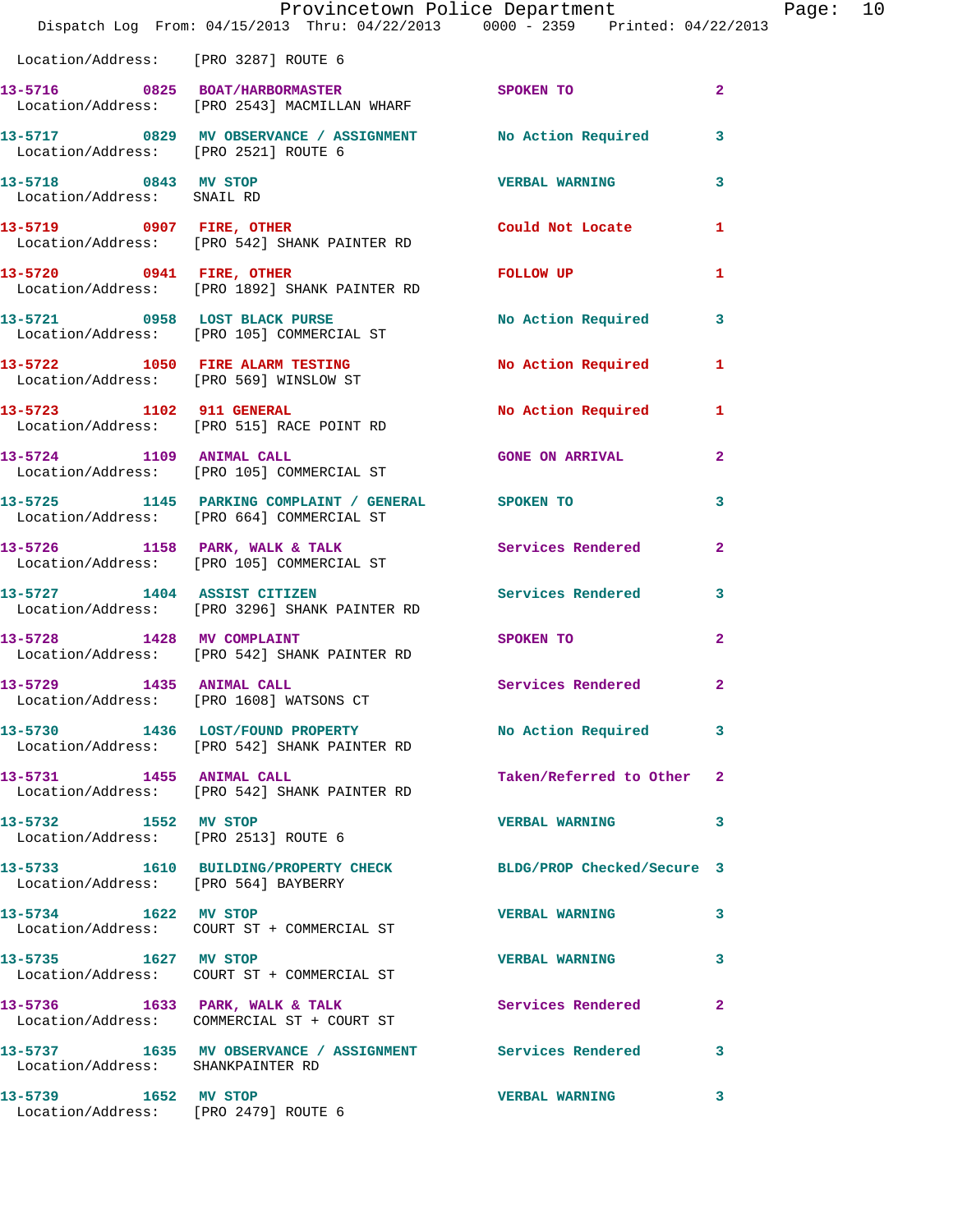|                                        | Provincetown Police Department                                                      |                                                                                                               |              |
|----------------------------------------|-------------------------------------------------------------------------------------|---------------------------------------------------------------------------------------------------------------|--------------|
|                                        |                                                                                     | Dispatch Log From: 04/15/2013 Thru: 04/22/2013 0000 - 2359 Printed: 04/22/2013                                |              |
|                                        | 13-5740 1734 MV STOP<br>Location/Address: [PRO 175] COMMERCIAL ST                   | <b>VERBAL WARNING</b>                                                                                         | 3            |
|                                        | Location/Address: [PRO 105] COMMERCIAL ST                                           | 13-5741 1807 PARK, WALK & TALK 1999 No Action Required                                                        | $\mathbf{2}$ |
|                                        | 13-5742 1811 BUILDING/PROPERTY CHECK<br>Location/Address: [PRO 519] RACE POINT RD   | BLDG/PROP Checked/Secure 3                                                                                    |              |
|                                        | Location/Address: BRADFORD ST + RYDER ST                                            | 13-5743 1819 MV OBSERVANCE / ASSIGNMENT Citation/Warning Issued 3                                             |              |
|                                        | 13-5744 1820 MV COMPLAINT<br>Location/Address: [PRO 1560] CONANT ST                 | <b>SPOKEN TO</b>                                                                                              | $\mathbf{2}$ |
| 13-5745 1825 MV STOP                   | Location/Address: [PRO 2489] BRADFORD ST                                            | <b>VERBAL WARNING</b>                                                                                         | 3            |
| 13-5746 1912 COMPLAINT                 | Location/Address: [PRO 16] BRADFORD ST                                              | No Action Required                                                                                            | 3            |
|                                        | Location/Address: [PRO 175] COMMERCIAL ST                                           | 13-5747 1920 BUILDING/PROPERTY CHECK BLDG/PROP Checked/Secure 3                                               |              |
| Location/Address: [PRO 2513] ROUTE 6   |                                                                                     | 13-5748 1926 MV OBSERVANCE / ASSIGNMENT Services Rendered                                                     | 3            |
|                                        | Location/Address: [PRO 2481] TREMONT ST                                             | 13-5749 2023 BUILDING/PROPERTY CHECK BLDG/PROP Checked/Secure 3                                               |              |
|                                        | Location/Address: [PRO 516] RACE POINT RD                                           | 13-5750 2027 BUILDING/PROPERTY CHECK BLDG/PROP Checked/Secure 3                                               |              |
|                                        | Location/Address: [PRO 2483] COMMERCIAL ST                                          | 13-5751 2051 BUILDING/PROPERTY CHECK BLDG/PROP Checked/Secure 3                                               |              |
|                                        | Location/Address: [PRO 94] BRADFORD ST                                              | 13-5752 2101 MV OBSERVANCE / ASSIGNMENT No Action Required                                                    | 3            |
|                                        |                                                                                     | 13-5753 2126 BUILDING/PROPERTY CHECK BLDG/PROP Checked/Secure 3<br>Location/Address: [PRO 1638] COMMERCIAL ST |              |
|                                        | 13-5754 2215 BUILDING/PROPERTY CHECK<br>Location/Address: [PRO 16] BRADFORD ST      | BLDG/PROP Checked/Secure 3                                                                                    |              |
|                                        | 13-5755 2217 LOST/FOUND PROPERTY<br>Location/Address: [PRO 542] SHANK PAINTER RD    | No Action Required                                                                                            | 3            |
|                                        | 13-5756 2224 BUILDING/PROPERTY CHECK<br>Location/Address: [PRO 545] SHANKPAINTER RD | BLDG/PROP Checked/Secure 3                                                                                    |              |
| Location/Address: [PRO 571] ALDEN ST   | 13-5757 2320 BUILDING/PROPERTY CHECK                                                | BLDG/PROP Checked/Secure 3                                                                                    |              |
| Location/Address: [PRO 2543] MACMILLAN | 13-5758 2343 BUILDING/PROPERTY CHECK                                                | BLDG/PROP Checked/Secure 3                                                                                    |              |
|                                        | Location/Address: [PRO 3296] SHANKPAINTER RD                                        | 13-5759 2353 BUILDING/PROPERTY CHECK BLDG/PROP Checked/Secure 3                                               |              |
| For Date: $04/19/2013$ - Friday        |                                                                                     |                                                                                                               |              |
|                                        | Location/Address: [PRO 2577] BRADFORD ST                                            | 13-5760 0141 MV OBSERVANCE / ASSIGNMENT Services Rendered                                                     | 3            |
|                                        | 13-5761 0155 VERBAL 89/9 STOP SIGN                                                  | <b>VERBAL WARNING</b>                                                                                         | 3            |

**13-5762 0210 BUILDING/PROPERTY CHECK BLDG/PROP Checked/Secure 3**  Location/Address: [PRO 306] COMMERCIAL ST

Location/Address: RYDER ST + COMMERCIAL ST

Page: 11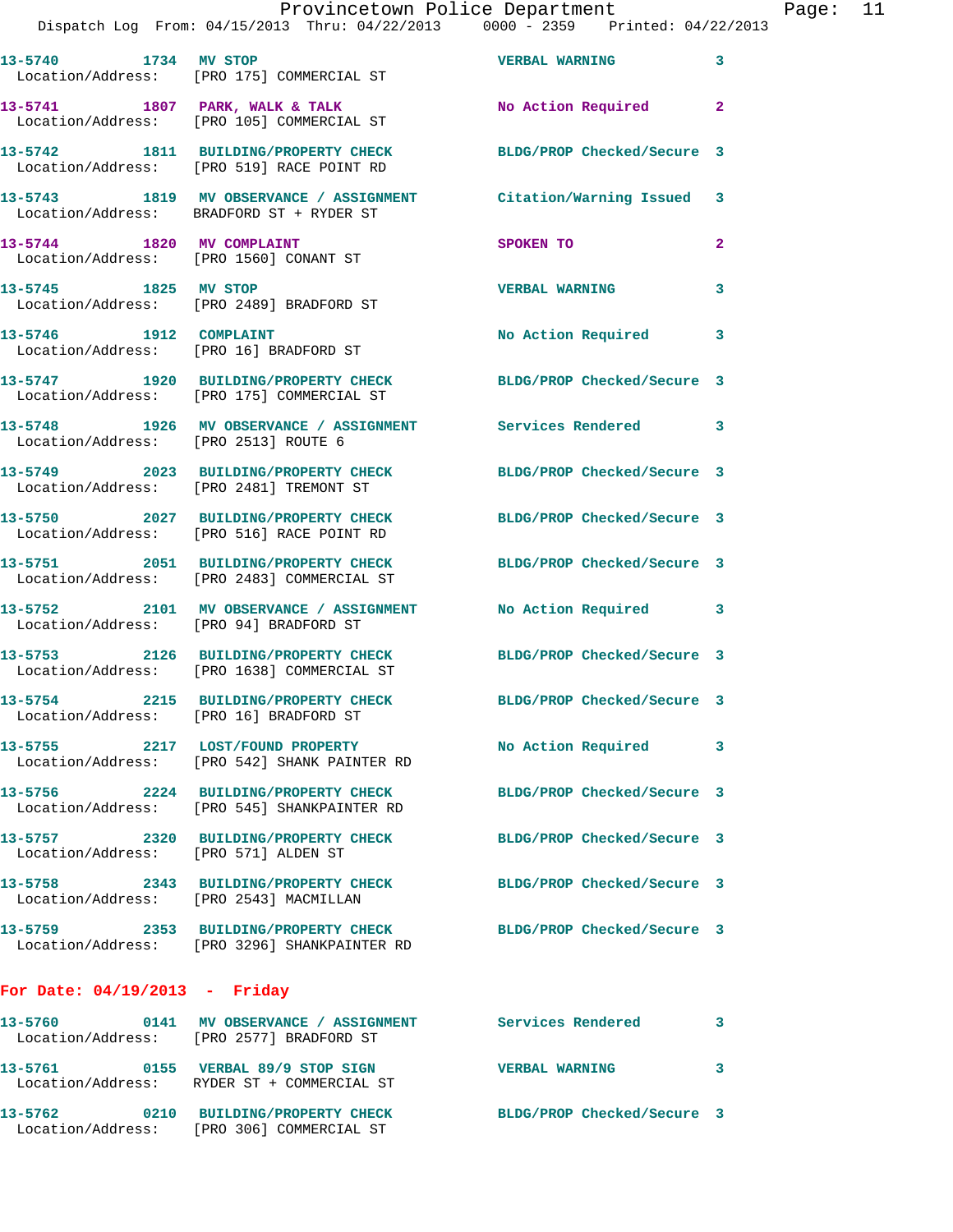|                                                                       | 13-5763 0311 BUILDING/PROPERTY CHECK BLDG/PROP Checked/Secure 3<br>Location/Address: [PRO 2542] COMMERCIAL ST |                           |                    |
|-----------------------------------------------------------------------|---------------------------------------------------------------------------------------------------------------|---------------------------|--------------------|
|                                                                       | 13-5765 0448 ASSIST CITIZEN<br>Location/Address: [PRO 662] COMMERCIAL ST                                      | Services Rendered 3       |                    |
|                                                                       | 13-5764 0459 BUILDING/PROPERTY CHECK BLDG/PROP Checked/Secure 3<br>Location/Address: [PRO 2542] COMMERCIAL ST |                           |                    |
|                                                                       | 13-5766 0605 LOBBY TRAFFIC<br>Location/Address: [PRO 542] SHANK PAINTER RD                                    | Services Rendered         | 19<br>$\mathbf{2}$ |
|                                                                       | 13-5767 0607 TRAFFIC CONTROL<br>Location/Address: [PRO 302] COMMERCIAL ST                                     | Services Rendered 3       |                    |
| Location/Address: JEROME SMITH RD                                     | 13-5768 0620 SPEED DOLLY ASSIGNMENT Services Rendered 3                                                       |                           |                    |
|                                                                       | 13-5769 0755 BUILDING/PROPERTY CHECK BLDG/PROP Checked/Secure 3<br>Location/Address: [PRO 2483] COMMERCIAL ST |                           |                    |
|                                                                       | 13-5770 0806 H/M ON/OFF DUTY<br>Location/Address: [PRO 2543] MACMILLAN WHARF                                  | No Action Required 2      |                    |
| Location/Address: [PRO 3287] ROUTE 6                                  | 13-5771 0824 BUILDING/PROPERTY CHECK BLDG/PROP Checked/Secure 3                                               |                           |                    |
|                                                                       | 13-5772 0851 FOLLOW UP<br>Location/Address: [PRO 105] COMMERCIAL ST                                           | Services Rendered 2       |                    |
|                                                                       | 13-5774 1044 MEDICAL EMERGENCY<br>Location/Address: [PRO 440] HARRY KEMP WAY                                  | Transported to Hospital 1 |                    |
| 13-5777 1157 WIRES DOWN                                               | Location/Address: COMMERCIAL ST + ALLERTON ST                                                                 | Services Rendered         | $\mathbf{2}$       |
|                                                                       | 13-5778 1215 SUSPICIOUS PACKAGE<br>Location/Address: [PRO 3296] SHANK PAINTER RD                              | Services Rendered         | $\overline{2}$     |
|                                                                       | 13-5779 1228 BUILDING/PROPERTY CHECK BLDG/PROP Checked/Secure 3<br>Location/Address: [PRO 2206] COMMERCIAL ST |                           |                    |
| Location/Address: HARRY KEMP WAY                                      | 13-5780 1234 COMPLAINT/PHONE SCAM Services Rendered 3                                                         |                           |                    |
|                                                                       | 13-5781 1306 SUCIDIAL PERSON<br>Location/Address: [PRO 306] COMMERCIAL ST                                     | Transported to Hospital 3 |                    |
|                                                                       | 13-5782 1307 MEDICAL EMERGENCY<br>Location/Address: [PRO 306] COMMERCIAL ST                                   | Transported to Hospital 1 |                    |
| 13-5784 1322 DISTURBANCE                                              | Location/Address: [PRO 588] SHANK PAINTER RD                                                                  | <b>Services Rendered</b>  | 1                  |
| 13-5785 1500 SAFETY COMPLAINT<br>Location/Address: [PRO 2521] ROUTE 6 |                                                                                                               | <b>GONE ON ARRIVAL</b>    | 3                  |
|                                                                       | 13-5786 1517 PARK, WALK & TALK<br>Location: [PRO 3431] LOPES SQUARE                                           | Services Rendered         | $\mathbf{2}$       |
|                                                                       | 13-5787 1530 ASSIST PARKING DEPT. The Services Rendered<br>Location/Address: [PRO 588] SHANK PAINTER RD       |                           | 3                  |
|                                                                       | 13-5788 1543 ASSIST NPS/WATER ALARM Services Rendered<br>Location/Address: [PRO 3165] RACE POINT RD           |                           | 3                  |
|                                                                       | 13-5789 1612 MV OBSERVANCE / ASSIGNMENT Services Rendered<br>Location/Address: RYDER ST + BRADFORD ST         |                           | 3                  |
| 13-5790 1621 MV STOP                                                  |                                                                                                               | <b>VERBAL WARNING</b>     | 3                  |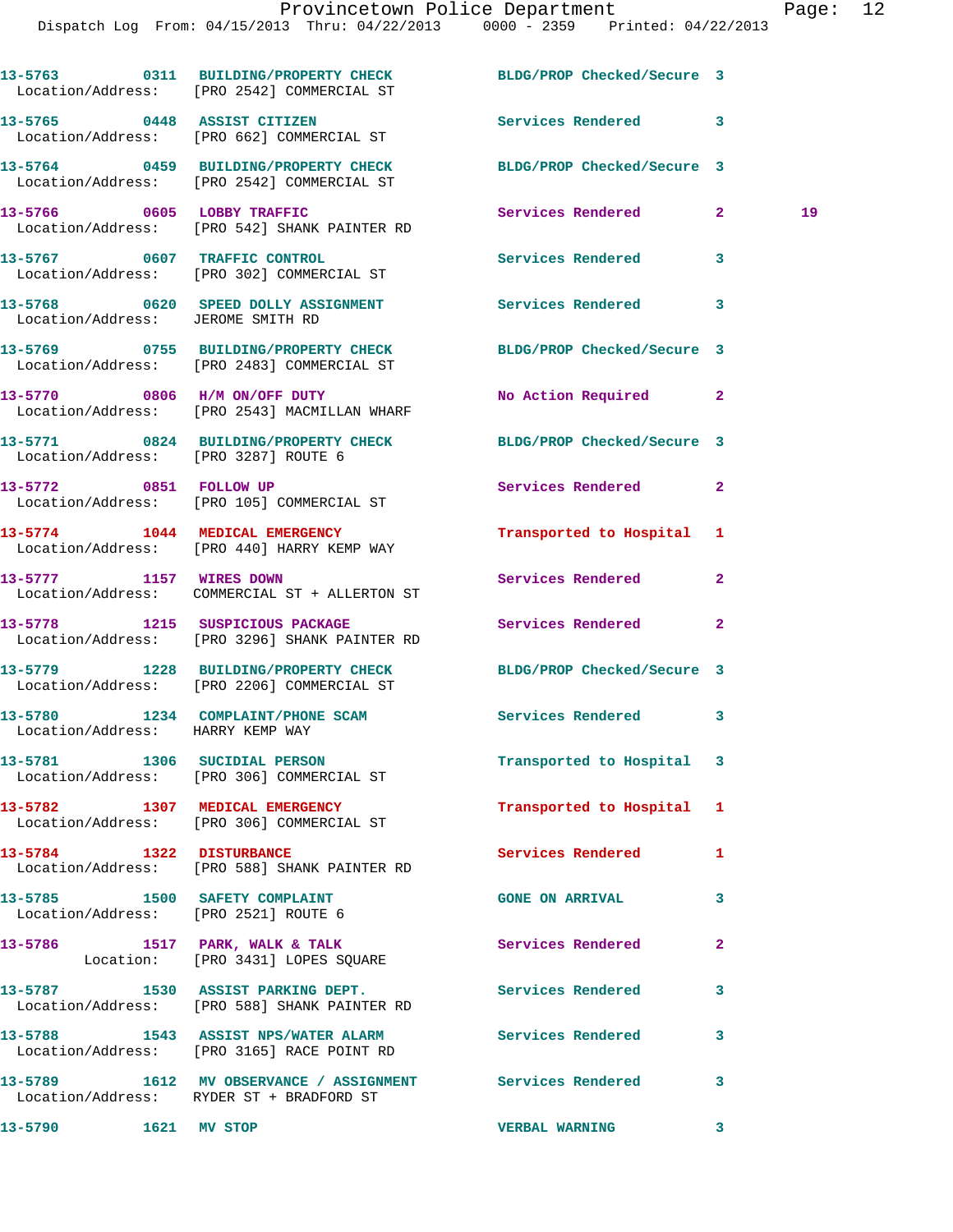|                                                 | Provincetown Police Department<br>Dispatch Log From: 04/15/2013 Thru: 04/22/2013 0000 - 2359 Printed: 04/22/2013                                                       |                       |              | Page: 13 |  |
|-------------------------------------------------|------------------------------------------------------------------------------------------------------------------------------------------------------------------------|-----------------------|--------------|----------|--|
| Location/Address: [PRO 94] BRADFORD ST          |                                                                                                                                                                        |                       |              |          |  |
| 13-5791 1648 MV STOP                            | Location/Address: HANCOCK ST + BRADFORD ST                                                                                                                             | No Action Required 3  |              |          |  |
|                                                 | 13-5792 1706 ALARM - FIRE<br>Location/Address: [PRO 547] COMMERCIAL ST                                                                                                 | Unfounded             | 1            |          |  |
|                                                 | 13-5793 1750 PARK, WALK & TALK 1999 No Action Required 2<br>Location/Address: [PRO 175] COMMERCIAL ST                                                                  |                       |              |          |  |
|                                                 | 13-5794 1815 SPEED DOLLY ASSIGNMENT Services Rendered<br>Location/Address: [PRO 542] SHANK PAINTER RD                                                                  |                       | 3            |          |  |
|                                                 | 13-5796 1834 BUILDING/PROPERTY CHECK BLDG/PROP Checked/Secure 3<br>Location/Address: [PRO 2500] COMMERCIAL ST                                                          |                       |              |          |  |
|                                                 | 13-5797 1852 MV STOP<br>Location/Address: [PRO 2489] BRADFORD ST                                                                                                       | <b>VERBAL WARNING</b> | 3            |          |  |
|                                                 | 13-5798 1932 MV OBSERVANCE / ASSIGNMENT Citation/Warning Issued 3<br>Location/Address: [PRO 2952] SHANKPAINTER RD                                                      |                       |              |          |  |
|                                                 | 13-5799 1942 MV STOP 1999 2001 2002 2004 2010 2021 2031 2040 2051 2062 2071 2082 2094 2004 2010 2021 2022 20<br>Location/Address: CAPTAIN BERTIE RD + SHANK PAINTER RD |                       | 3            |          |  |
|                                                 | 13-5800 2012 SUSPICIOUS ACTIVITY Services Rendered<br>Location/Address: [PRO 2160] COMMERCIAL ST                                                                       |                       | $\mathbf{2}$ |          |  |
|                                                 | 13-5801 2036 LOST CAT<br>Location/Address: [PRO 2647] SHANK PAINTER RD                                                                                                 | Services Rendered     | $\mathbf{2}$ |          |  |
|                                                 | 13-5802 2039 SUSPICIOUS ACTIVITY<br>Location/Address: [PRO 2160] COMMERCIAL ST                                                                                         | Unfounded             | $\mathbf{2}$ |          |  |
|                                                 | 13-5803 2103 BUILDING/PROPERTY CHECK BLDG/PROP Checked/Secure 3<br>Location/Address: [PRO 2898] JEROME SMITH RD                                                        |                       |              |          |  |
| 13-5805 2148 MV STOP                            | Location/Address: [PRO 2489] BRADFORD ST                                                                                                                               | <b>VERBAL WARNING</b> | 3            |          |  |
| 13-5806<br>Location/Address: [PRO 3287] ROUTE 6 | 2215 BUILDING/PROPERTY CHECK BLDG/PROP Checked/Secure 3                                                                                                                |                       |              |          |  |
|                                                 | 13-5807 2247 BUILDING/PROPERTY CHECK BLDG/PROP Checked/Secure 3<br>Location/Address: [PRO 2542] COMMERCIAL ST                                                          |                       |              |          |  |
|                                                 | 13-5808 2317 PARK, WALK & TALK<br>Location/Address: [PRO 1953] COMMERCIAL ST                                                                                           | Services Rendered 2   |              |          |  |
| For Date: $04/20/2013$ - Saturday               |                                                                                                                                                                        |                       |              |          |  |
|                                                 | 13-5809 0000 BUILDING/PROPERTY CHECK BLDG/PROP Checked/Secure 3<br>Location/Address: [PRO 2206] COMMERCIAL ST                                                          |                       |              |          |  |
|                                                 | 13-5810 0032 BUILDING/PROPERTY CHECK BLDG/PROP Checked/Secure 3<br>Location/Address: [PRO 571] ALDEN ST                                                                |                       |              |          |  |
|                                                 | 13-5811 0051 MV OBSERVANCE / ASSIGNMENT Services Rendered 3<br>Location/Address: RYDER ST + BRADFORD ST                                                                |                       |              |          |  |
|                                                 | 13-5812 0057 VERBAL MARKED LANES<br>Location/Address: [PRO 1114] STANDISH ST                                                                                           | <b>VERBAL WARNING</b> | 3            |          |  |
|                                                 | 13-5813 0121 VERBAL 89/9 STOP SIGN<br>Location/Address: [PRO 32] BRADFORD ST                                                                                           | VERBAL WARNING 3      |              |          |  |
|                                                 | 13-5814 0159 BUILDING/PROPERTY CHECK BLDG/PROP Checked/Secure 3<br>Location/Address: [PRO 1638] COMMERCIAL ST                                                          |                       |              |          |  |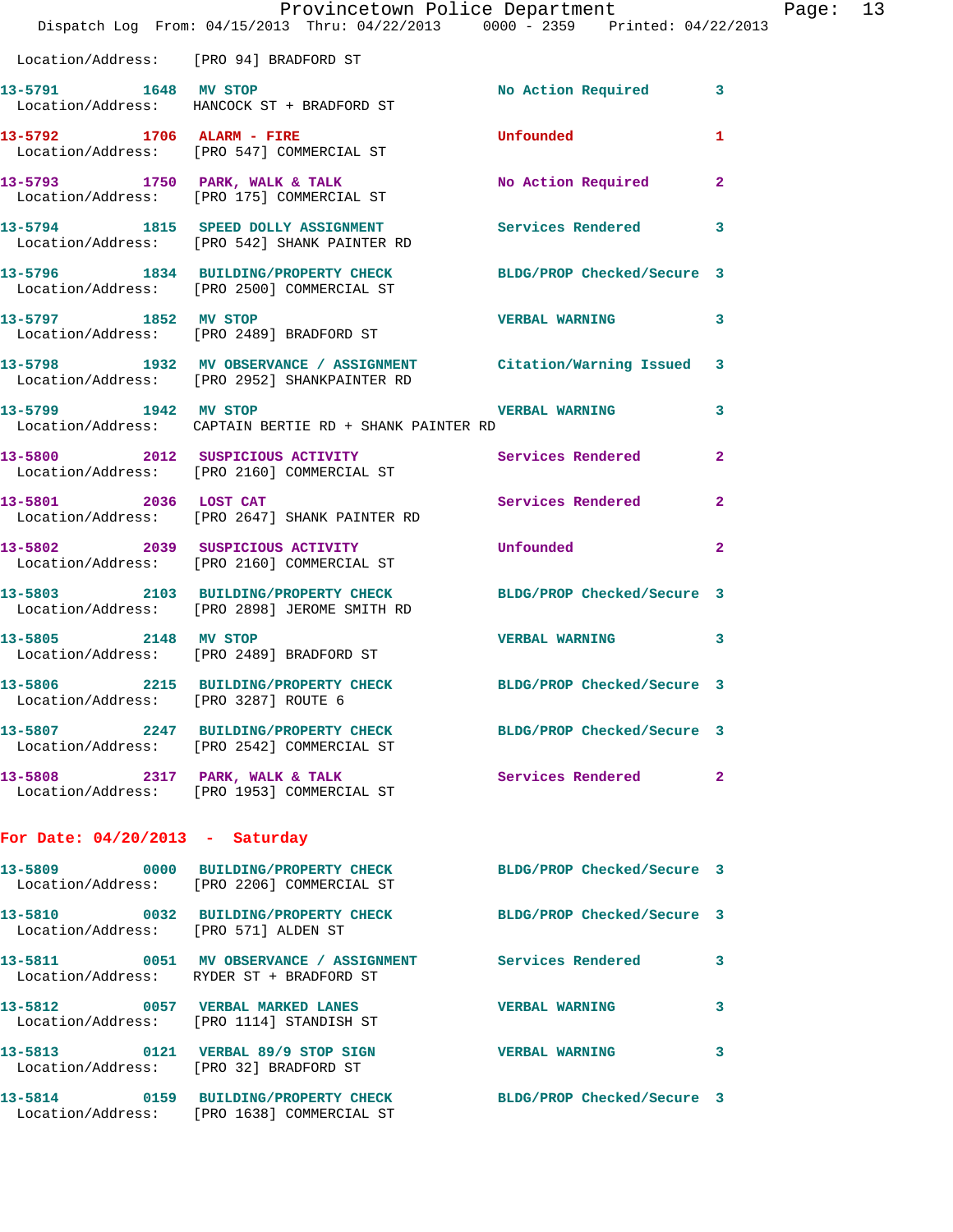|                                      | Provincetown Police Department The Page: 14<br>Dispatch Log From: 04/15/2013 Thru: 04/22/2013 0000 - 2359 Printed: 04/22/2013 |                            |                |    |  |
|--------------------------------------|-------------------------------------------------------------------------------------------------------------------------------|----------------------------|----------------|----|--|
|                                      | 13-5815 0336 ASSIST CITIZEN GONE ON ARRIVAL 3<br>Location/Address: [PRO 2543] MACMILLAN WHARF                                 |                            |                |    |  |
| Location/Address: [PRO 526] RYDER ST | 13-5816 0349 BUILDING/PROPERTY CHECK BLDG/PROP Checked/Secure 3                                                               |                            |                |    |  |
|                                      | 13-5817 0539 BUILDING/PROPERTY CHECK BLDG/PROP Checked/Secure 3<br>Location/Address: [PRO 519] RACE POINT RD                  |                            |                |    |  |
|                                      | 13-5818 0553 LOBBY TRAFFIC<br>Location/Address: [PRO 542] SHANK PAINTER RD                                                    | Services Rendered 2        |                | 16 |  |
|                                      | 13-5819 0737 BUILDING/PROPERTY CHECK BLDG/PROP Checked/Secure 3<br>Location/Address: [PRO 3287] ROUTE 6                       |                            |                |    |  |
|                                      | 13-5820 0757 HARBORMASTER ON/OFF DUTY No Action Required 2<br>Location/Address: [PRO 2543] MACMILLAN WHARF                    |                            |                |    |  |
|                                      | 13-5821 0812 ALARM - GENERAL<br>Location/Address: [PRO 2817] COMMODORE AVE                                                    | BLDG/PROP Checked/Secure 1 |                |    |  |
|                                      | 13-5822 0826 PARK, WALK & TALK<br>Location/Address: [PRO 3296] SHANK PAINTER RD                                               | No Action Required 2       |                |    |  |
|                                      | 13-5823 0909 599 OUT OF SERVICE<br>Location/Address: [PRO 1892] SHANK PAINTER RD                                              | Services Rendered 1        |                |    |  |
| Location/Address: [PRO 571] ALDEN ST | 13-5824 0946 BUILDING/PROPERTY CHECK BLDG/PROP Checked/Secure 3                                                               |                            |                |    |  |
| 13-5825 0956 MV STOP                 | Location/Address: [PRO 2645] SHANK PAINTER RD                                                                                 | Services Rendered 3        |                |    |  |
|                                      | 13-5826 0957 ANIMAL CALL<br>Location/Address: [PRO 595] BRADFORD ST                                                           | Services Rendered          | $\mathbf{2}$   |    |  |
|                                      | 13-5827 1006 PARK, WALK & TALK 1999 Services Rendered<br>Location/Address: [PRO 3222] ALDEN ST                                |                            | $\mathbf{2}$   |    |  |
|                                      | 13-5828 1020 PARK, WALK & TALK<br>Location/Address: [PRO 182] COMMERCIAL ST                                                   | Services Rendered          | $\mathbf{2}$   |    |  |
|                                      | 13-5829 1054 BUILDING/PROPERTY CHECK<br>Location/Address: [PRO 3371] GARFIELD ST                                              | BLDG/PROP Checked/Secure 3 |                |    |  |
|                                      | 13-5830 1057 BUILDING/PROPERTY CHECK BLDG/PROP Checked/Secure 3<br>Location/Address: [PRO 519] RACE POINT RD                  |                            |                |    |  |
|                                      | 13-5831 1058 BUILDING/PROPERTY CHECK<br>Location/Address: [PRO 525] COMMERCIAL ST                                             | BLDG/PROP Checked/Secure 3 |                |    |  |
|                                      | 13-5832 1159 MV COMPLAINT<br>Location/Address: CARVER ST + COMMERCIAL ST                                                      | Services Rendered          | $\overline{2}$ |    |  |
|                                      | 13-5833 1204 PARK, WALK & TALK<br>Location/Address: [PRO 105] COMMERCIAL ST                                                   | <b>Services Rendered</b>   | $\mathbf{2}$   |    |  |
|                                      | 13-5834 1213 LOST WALLET<br>Location/Address: [PRO 542] SHANK PAINTER RD                                                      | Services Rendered          | 3              |    |  |
|                                      | 13-5835 1219 BUILDING/PROPERTY CHECK Services Rendered<br>Location/Address: [PRO 488] MAYFLOWER ST                            |                            | 3              |    |  |
|                                      | 13-5836 1219 LOST WALLET<br>Location/Address: [PRO 542] SHANK PAINTER RD                                                      | Services Rendered          | 3              |    |  |
| 13-5837 1254 ALARM - FIRE            | Location/Address: [PRO 106] COMMERCIAL ST                                                                                     | <b>Unfounded</b>           | 1              |    |  |
|                                      | 13-5838 1259 WATER CALL<br>Location/Address: [PRO 1723] WINTHROP ST                                                           | Services Rendered          | 3              |    |  |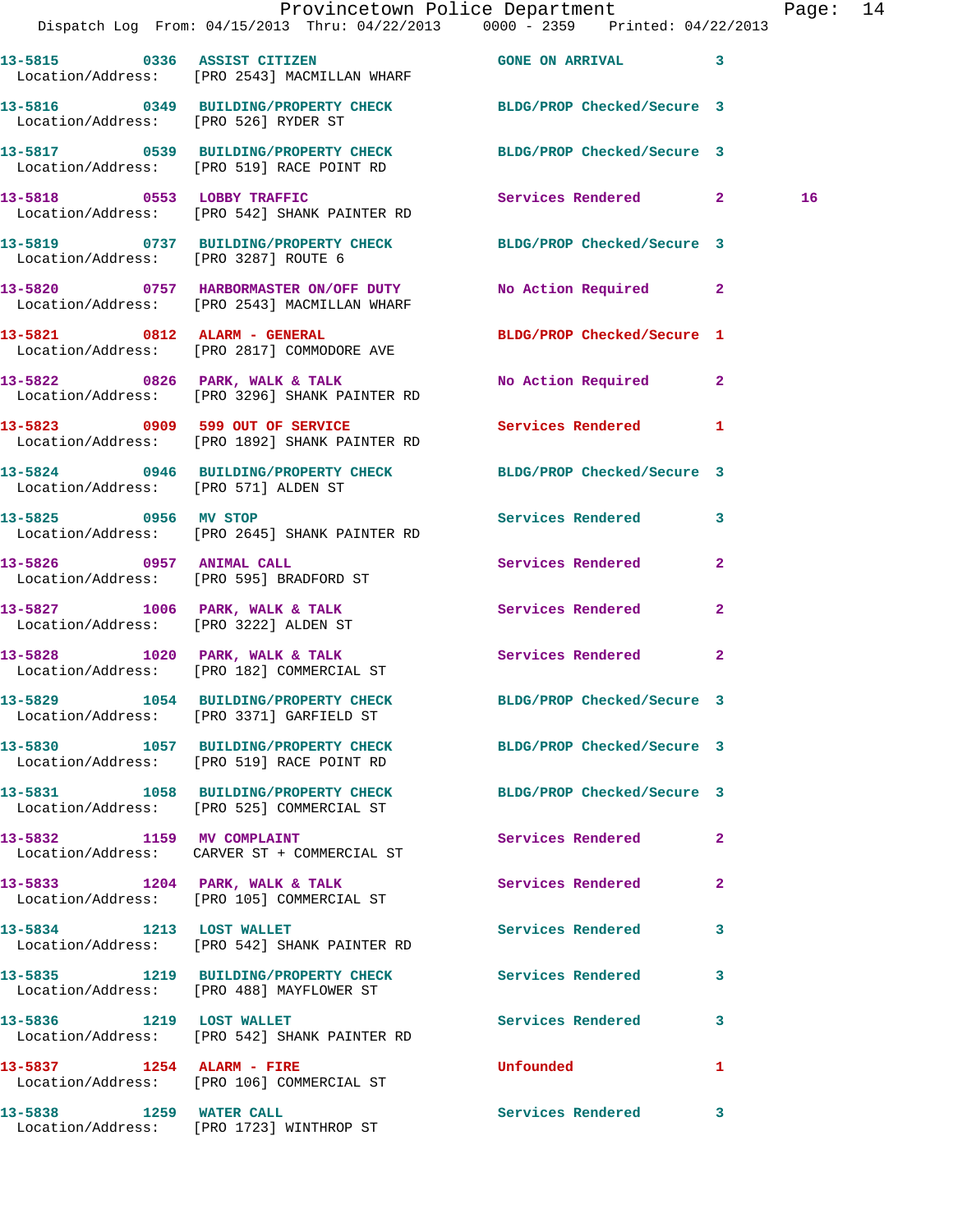|                                                                   | 13-5839 1259 SUBJECT FALLEN<br>Location/Address: [PRO 3259] MACMILLAN WHARF                                      | GONE ON ARRIVAL 1          |                |
|-------------------------------------------------------------------|------------------------------------------------------------------------------------------------------------------|----------------------------|----------------|
|                                                                   | 13-5840 1317 STAFF AT THE SCHOOL<br>Location/Address: [PRO 569] WINSLOW ST                                       | Services Rendered          | 3              |
|                                                                   | 13-5841 1318 WATER CALL<br>Location/Address: [PRO 1229] MOZART AVE                                               | Services Rendered          | 3              |
| Location/Address: [PRO 2] ALDEN ST                                | 13-5843 1403 BUILDING/PROPERTY CHECK                                                                             | BLDG/PROP Checked/Secure 3 |                |
|                                                                   | 13-5844 1415 PARK, WALK & TALK<br>Location/Address: [PRO 516] RACE POINT RD                                      | Services Rendered          | $\mathbf{2}$   |
| 13-5845 1515 PARK, WALK & TALK<br>Location/Address: COMMERCIAL ST |                                                                                                                  | Services Rendered 2        |                |
|                                                                   | 13-5846 1522 MV STOP                                                                                             | <b>VERBAL WARNING</b>      | 3              |
|                                                                   | Location/Address: BRADFORD ST + ALDEN ST<br>13-5847 1552 BUILDING/PROPERTY CHECK                                 | BLDG/PROP Checked/Secure 3 |                |
|                                                                   | Location/Address: [PRO 2483] COMMERCIAL ST<br>13-5848 1602 BUILDING/PROPERTY CHECK BLDG/PROP Checked/Secure 3    |                            |                |
| 13-5849 1641 MV STOP                                              | Location/Address: [PRO 530] SHANKPAINTER RD                                                                      | No Action Required 3       |                |
|                                                                   | Location/Address: SHANK PAINTER RD + CAPTAIN BERTIE RD                                                           |                            |                |
|                                                                   | 13-5850 1716 BUILDING/PROPERTY CHECK BLDG/PROP Checked/Secure 3<br>Location/Address: [PRO 182] COMMERCIAL ST     |                            |                |
|                                                                   | 13-5851 1725 MV STOP/VERB TO GET MASS LICEN VERBAL WARNING<br>Location/Address: PRISCILLA ALDEN RD + BRADFORD ST |                            | 3              |
| 13-5852 1808 BAR CHECK                                            | Location/Address: [PRO 357] COMMERCIAL ST                                                                        | Services Rendered          | $\overline{2}$ |
|                                                                   | 13-5853 1816 PARK, WALK & TALK<br>Location/Address: [PRO 216] COMMERCIAL ST                                      | Services Rendered          | $\overline{2}$ |
| 13-5854 1818 MV STOP                                              | Location/Address: [PRO 595] BRADFORD ST                                                                          | Services Rendered 3        |                |
| 13-5855 1826 BAR CHECK<br>Location/Address: [PRO 453] KILEY CT    |                                                                                                                  | Services Rendered          | $\mathbf{2}$   |
| Location/Address: COMMERCIAL ST                                   | 13-5856 1834 PARKING COMPLAINT / GENERAL No Action Required                                                      |                            | 3              |
|                                                                   | 13-5857 1846 BUILDING/PROPERTY CHECK                                                                             | BLDG/PROP Checked/Secure 3 |                |
| Location/Address: [PRO 564] BAYBERRY<br>13-5858 1912 LOOSE DOG    |                                                                                                                  | Services Rendered          | $\mathbf{2}$   |
|                                                                   | Location/Address: [PRO 447] JEROME SMITH RD                                                                      |                            |                |
| Location/Address: [EAS 1] STATE HWY                               | 13-5866 1923 ASSIST AGENCY / MUTUAL AID Services Rendered                                                        |                            | 3              |
|                                                                   | 13-5861 1927 LANDLORD/TENANT<br>Location/Address: [PRO 3381] COMMERCIAL ST                                       | Services Rendered          | $\overline{2}$ |
| Location/Address: BRADFORD ST                                     | 13-5859 1949 MV OBSERVANCE / ASSIGNMENT Services Rendered                                                        |                            | 3              |
|                                                                   | 13-5860 1950 BUILDING/PROPERTY CHECK<br>Location/Address: [PRO 2206] COMMERCIAL ST                               | BLDG/PROP Checked/Secure 3 |                |
| 13-5863 2016 MV STOP                                              |                                                                                                                  | Citation/Warning Issued 3  |                |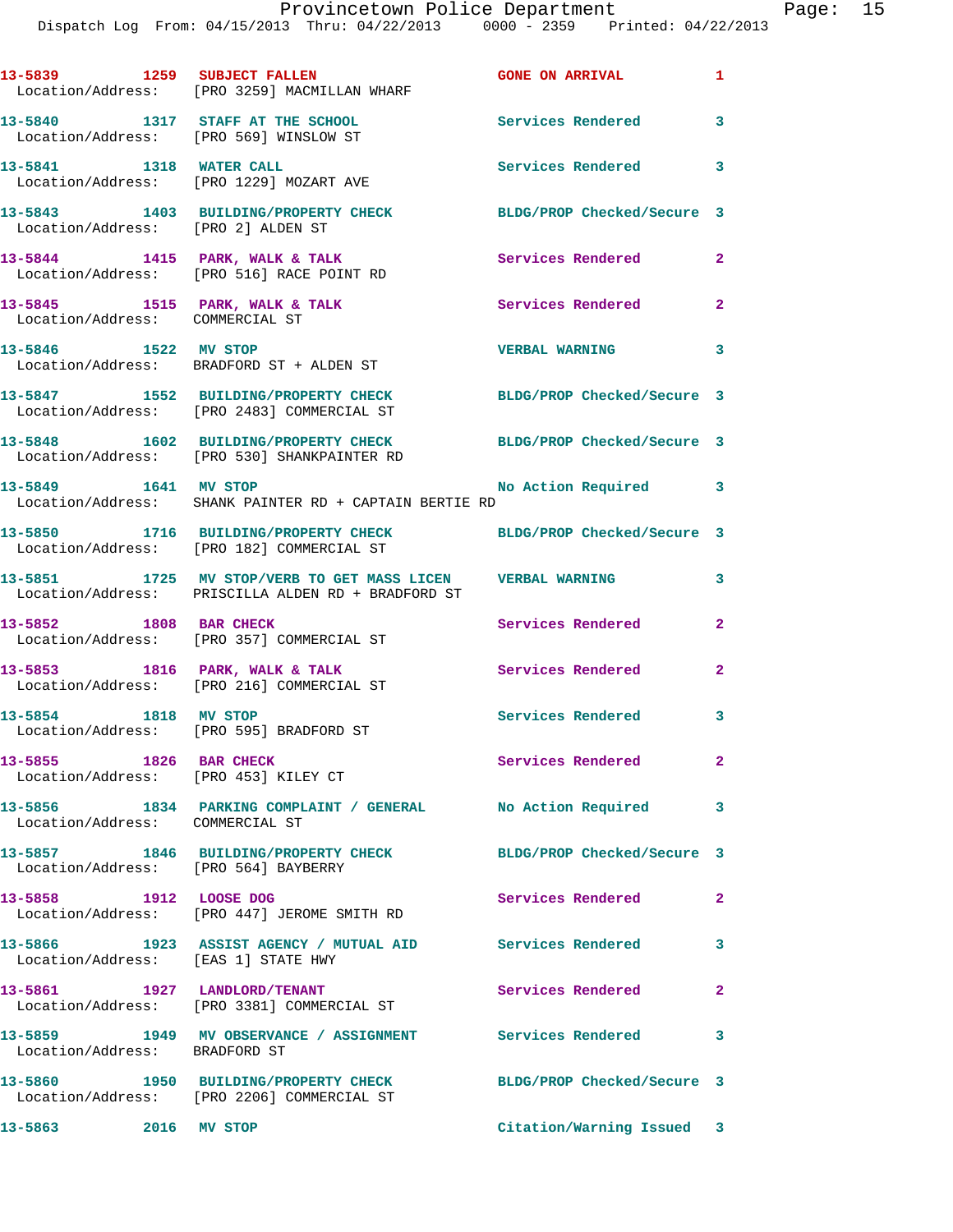|                                                    | Provincetown Police Department<br>Dispatch Log From: 04/15/2013 Thru: 04/22/2013 0000 - 2359 Printed: 04/22/2013 |                              |              | Page: 16 |  |
|----------------------------------------------------|------------------------------------------------------------------------------------------------------------------|------------------------------|--------------|----------|--|
|                                                    | Location/Address: BRADFORD ST + HANCOCK ST                                                                       |                              |              |          |  |
|                                                    | 13-5864 2045 ASSIST CITIZEN<br>Location/Address: [PRO 2904] WEST VINE ST                                         | Services Rendered 3          |              |          |  |
|                                                    | 13-5865 2049 MV STOP<br>Location/Address: [PRO 754] BRADFORD ST                                                  | <b>VERBAL WARNING</b>        | $\mathbf{3}$ |          |  |
|                                                    | 13-5867 2207 MEDICAL EMERGENCY<br>Location/Address: [PRO 3619] COMMERCIAL ST                                     | Transported to Hospital 1    |              |          |  |
|                                                    | 13-5868 2218 RADIOS SITE TRUNKING                                                                                | Services Rendered 3          |              |          |  |
|                                                    | 13-5870 2249 BUILDING/PROPERTY CHECK<br>Location/Address: [PRO 3317] CEMETERY RD                                 | BLDG/PROP Checked/Secure 3   |              |          |  |
|                                                    | 13-5871 2323 LICENSE CHECK<br>Location/Address: [PRO 41] BRADFORD ST                                             | Services Rendered 2          |              |          |  |
|                                                    | 13-5872 2333 911 ABANDONED<br>Location/Address: [PRO 399] COMMERCIAL ST                                          | Services Rendered 1          |              |          |  |
| For Date: $04/21/2013$ - Sunday                    |                                                                                                                  |                              |              |          |  |
|                                                    | 13-5873 0003 B & E BURGLARY<br>Location/Address: [PRO 1271] ALDEN ST                                             | Investigated                 | $\mathbf{2}$ |          |  |
| Location/Address: AUNT SUKEYS WAY                  | 13-5874 0015 MEDICAL EMERGENCY                                                                                   | Transported to Hospital 1    |              |          |  |
| 13-5875 0133 MV STOP<br>Location/Address: RYDER ST |                                                                                                                  | <b>VERBAL WARNING</b>        | 3            |          |  |
|                                                    | 13-5876 0145 911 GENERAL<br>Location/Address: [PRO 542] SHANK PAINTER RD                                         | Services Rendered            | 1            |          |  |
|                                                    | 13-5877 0204 ALARM - GENERAL<br>Location/Address: [PRO 447] JEROME SMITH RD                                      | False Alarm <b>Example 2</b> | $\mathbf{1}$ |          |  |
|                                                    | 13-5878 0220 LOBBY TRAFFIC<br>Location/Address: [PRO 542] SHANK PAINTER RD                                       | Services Rendered 2          |              | $17 \,$  |  |
|                                                    | 13-5880 0228 911 TEST CALL<br>Location/Address: [PRO 542] SHANK PAINTER RD                                       | Services Rendered 1          |              |          |  |
| Location/Address: [PRO 3287] ROUTE 6               | 13-5879 0229 BUILDING/PROPERTY CHECK BLDG/PROP Checked/Secure 3                                                  |                              |              |          |  |
|                                                    | 13-5881 0312 911 GENERAL<br>Location/Address: [PRO 542] SHANK PAINTER RD                                         | No Action Required 1         |              |          |  |
|                                                    | 13-5882 0410 BUILDING/PROPERTY CHECK BLDG/PROP Checked/Secure 3<br>Location/Address: [PRO 2481] TREMONT ST       |                              |              |          |  |
|                                                    | 13-5883 0532 BUILDING/PROPERTY CHECK BLDG/PROP Checked/Secure 3<br>Location/Address: [PRO 1638] COMMERCIAL ST    |                              |              |          |  |
|                                                    | 13-5884 0631 911 TEST CALL<br>Location/Address: [PRO 542] SHANK PAINTER RD                                       | Services Rendered 1          |              |          |  |
|                                                    | 13-5885 0738 HARBORMASTER ON DUTY<br>Location/Address: [PRO 3259] MACMILLAN WHARF                                | No Action Required 2         |              |          |  |
|                                                    | 13-5886 0800 BUILDING/PROPERTY CHECK BLDG/PROP Checked/Secure 3<br>Location/Address: [PRO 175] COMMERCIAL ST     |                              |              |          |  |
|                                                    | 13-5888 0843 BUILDING/PROPERTY CHECK BLDG/PROP Checked/Secure 3<br>Location/Address: [PRO 440] HARRY KEMP WAY    |                              |              |          |  |
|                                                    | 13-5889 0903 ELDER SERVICE CALL Services Rendered 3                                                              |                              |              |          |  |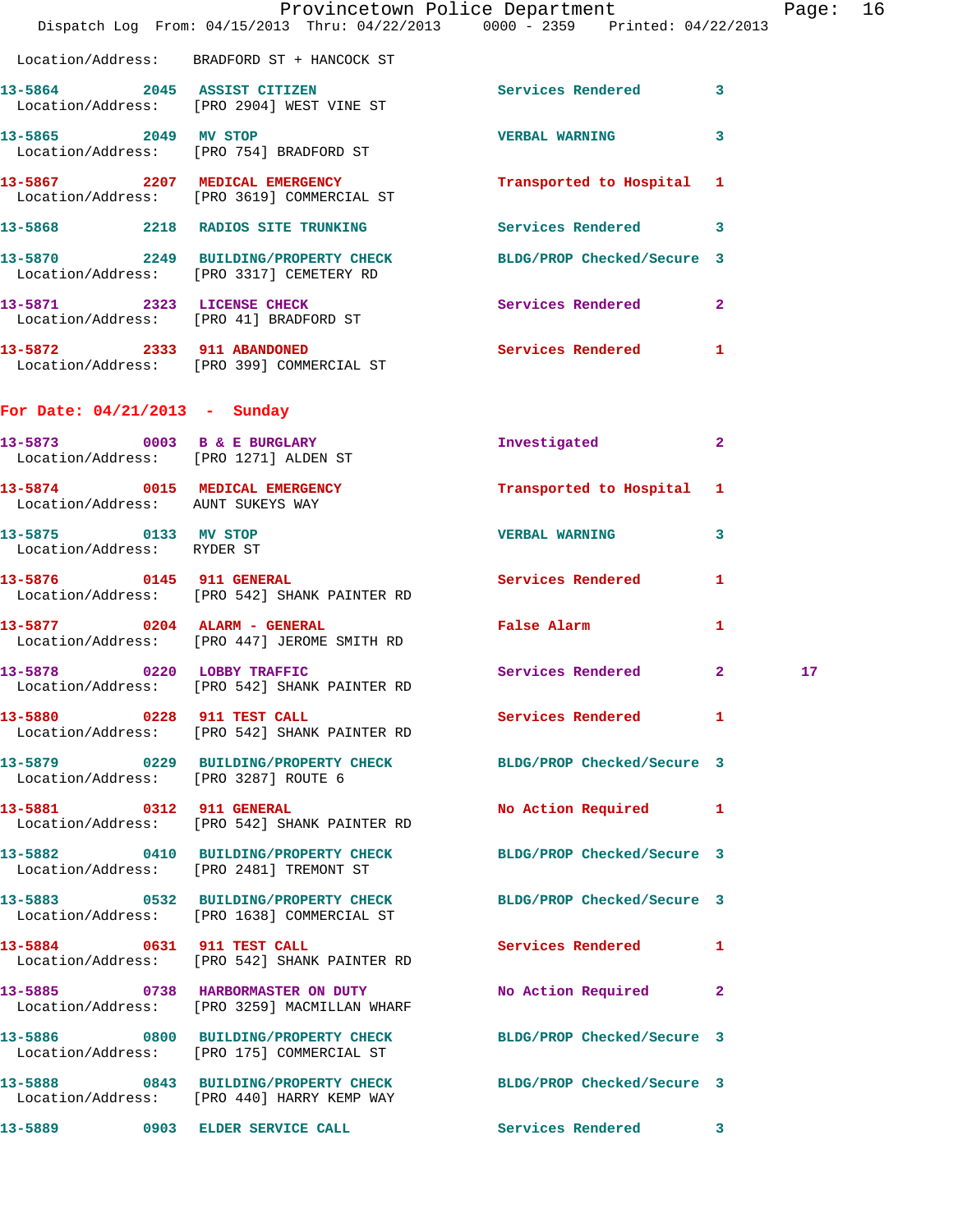|                                    | Provincetown Police Department<br>Dispatch Log From: 04/15/2013 Thru: 04/22/2013 0000 - 2359 Printed: 04/22/2013 |                            |   | Page: 17 |  |
|------------------------------------|------------------------------------------------------------------------------------------------------------------|----------------------------|---|----------|--|
|                                    | Location/Address: [PRO 2904] WEST VINE ST                                                                        |                            |   |          |  |
|                                    | 13-5890 0954 MEDICAL EMERGENCY TRINSPORTED to Hospital 1<br>Location/Address: [PRO 3222] ALDEN ST                |                            |   |          |  |
|                                    | 13-5891 0959 BUILDING/PROPERTY CHECK BLDG/PROP Checked/Secure 3<br>Location/Address: [PRO 519] RACE POINT RD     |                            |   |          |  |
|                                    | 13-5893 1035 ON SCHOOL PREMISES                                                                                  | No Action Required 3       |   |          |  |
|                                    | 13-5894 1049 911 GENERAL<br>Location/Address: [PRO 542] SHANK PAINTER RD                                         | No Action Required 1       |   |          |  |
|                                    | 13-5895 1217 BCC PHONE CONTACT INFO<br>Location/Address: [PRO 542] SHANK PAINTER RD                              | No Action Required 2       |   |          |  |
|                                    | 13-5896 1303 BUILDING/PROPERTY CHECK BLDG/PROP Checked/Secure 3<br>Location/Address: [PRO 488] MAYFLOWER ST      |                            |   |          |  |
| Location/Address: COMMERCIAL ST    | 13-5897 1326 PARK, WALK & TALK 1988 Services Rendered 2                                                          |                            |   |          |  |
|                                    | 13-5898 1329 LOST/FOUND PROPERTY<br>Location/Address: [PRO 542] SHANK PAINTER RD                                 | No Action Required 3       |   |          |  |
|                                    | 13-5899 1348 ALARM - GENERAL<br>Location/Address: [PRO 3193] COMMERCIAL ST                                       | BLDG/PROP Checked/Secure 1 |   |          |  |
| 13-5901 1459 911 GENERAL           | Location/Address: [PRO 542] SHANK PAINTER RD                                                                     | No Action Required 1       |   | 6        |  |
|                                    | 13-5900 1535 PARK, WALK & TALK<br>Location/Address: [PRO 216] COMMERCIAL ST                                      | No Action Required 2       |   |          |  |
|                                    | 13-5902 1551 BUILDING/PROPERTY CHECK BLDG/PROP Checked/Secure 3<br>Location/Address: [PRO 3317] CEMETERY RD      |                            |   |          |  |
|                                    | 13-5903 1558 911 GENERAL<br>Location/Address: [PRO 447] JEROME SMITH RD                                          | Services Rendered 1        |   |          |  |
| 13-5904 1620 ALARM - WORK          | Location/Address: [PRO 57] BRADFORD ST                                                                           | <b>Services Rendered</b>   | 1 |          |  |
|                                    | 13-5905 1630 MV OBSERVANCE / ASSIGNMENT No Action Required<br>Location/Address: BRADFORD ST + RYDER ST           |                            | 3 |          |  |
|                                    | 13-5906 1710 BUILDING/PROPERTY CHECK BLDG/PROP Checked/Secure 3<br>Location/Address: [PRO 2483] COMMERCIAL ST    |                            |   |          |  |
|                                    | 13-5907 1720 MV OBSERVANCE / ASSIGNMENT No Action Required<br>Location/Address: BRADFORD ST + TELEGRAPH HILL RD  |                            | 3 |          |  |
|                                    | 13-5908 1745 MEDICAL EMERGENCY<br>Location/Address: [PRO 542] SHANK PAINTER RD                                   | <b>Services Rendered</b>   | 1 |          |  |
|                                    | 13-5910 1745 LOST BUNCH OF KEYS<br>Location/Address: [PRO 542] SHANK PAINTER RD                                  | No Action Required         | 3 |          |  |
| 13-5911 1747 LOST WALLET           | Location/Address: [PRO 542] SHANK PAINTER RD                                                                     | No Action Required         | 3 |          |  |
| Location/Address: [PRO 2] ALDEN ST | 13-5912 1910 BUILDING/PROPERTY CHECK                                                                             | BLDG/PROP Checked/Secure 3 |   |          |  |
|                                    | 13-5913 1948 BUILDING/PROPERTY CHECK BLDG/PROP Checked/Secure 3<br>Location/Address: [PRO 306] COMMERCIAL ST     |                            |   |          |  |
|                                    | 13-5914 1953 MV OBSERVANCE / ASSIGNMENT<br>Location/Address: [PRO 2952] SHANKPAINTER RD                          | No Action Required 3       |   |          |  |
| 13-5915 2041 MV STOP               |                                                                                                                  | <b>VERBAL WARNING</b>      | 3 |          |  |